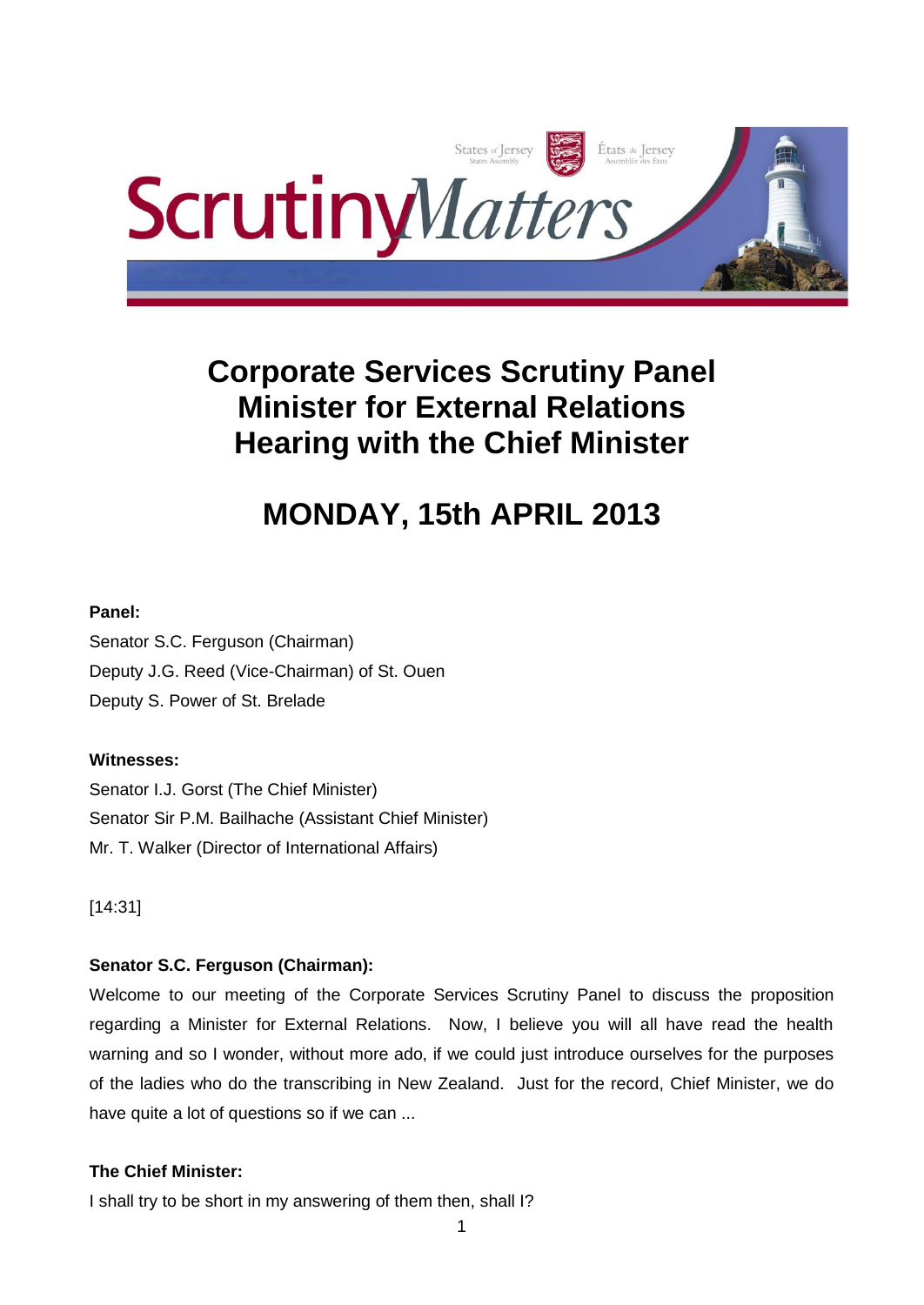### **Senator S.C. Ferguson:**

Then perhaps if we have one or 2 left over we can maybe send them on to your department?

#### **The Chief Minister:**

Indeed, yes. I am just thinking if you had particular questions about budget and that sort of thing you might want to ask in more detail, we can reply to them in due course so that you can publish them on the website.

#### **Senator S.C. Ferguson:**

Super, but just for the benefit of everybody, why was the Chief Minister made responsible for external relations?

#### **The Chief Minister:**

That is a very good question, Chairman. It was part of the 2005 law where it was made explicit, and that in itself is in common with the international norm where you would have the senior Government person ultimately sharing responsibility mostly with an external affairs or a foreign relations minister as well. So I think that was the first time it was actually codified in the law that the Chief Minister would have that responsibility.

#### **Senator S.C. Ferguson:**

Right. So how do you as Chief Minister and Sir Philip as Assistant Chief Minister currently manage the workload of external relations? For instance, how much involvement do you have, Chief Minister?

#### **The Chief Minister:**

As you alluded to in your first question, the legal responsibility remains with the Chief Minister and in order to ensure that the Chief Minister and the Assistant Minister were working together, it was felt that it was necessary to set up not a committee but in fact a group of interested parties so that decisions that needed the Chief Minister's involvement could be considered and discussed in a formal environment. Of course, there are many small decisions, particularly around sanctions, that find their way up to requiring my decision which does not really need the Chief Minister's decision but will be quite adequately and ably be able to be administered by the new Minister for External Relations. So we share it, I think, in a very pragmatic way. I obviously need to be in Jersey for the majority of my time, but there are some times when it calls for the Chief Minister to attend meetings either in London or further afield, but generally day-to-day meetings outside of Jersey are undertaken by the Assistant Minister and will continue to do so with the new Minister. That really is all about building relationships one to one, which you would not expect a Chief Minister to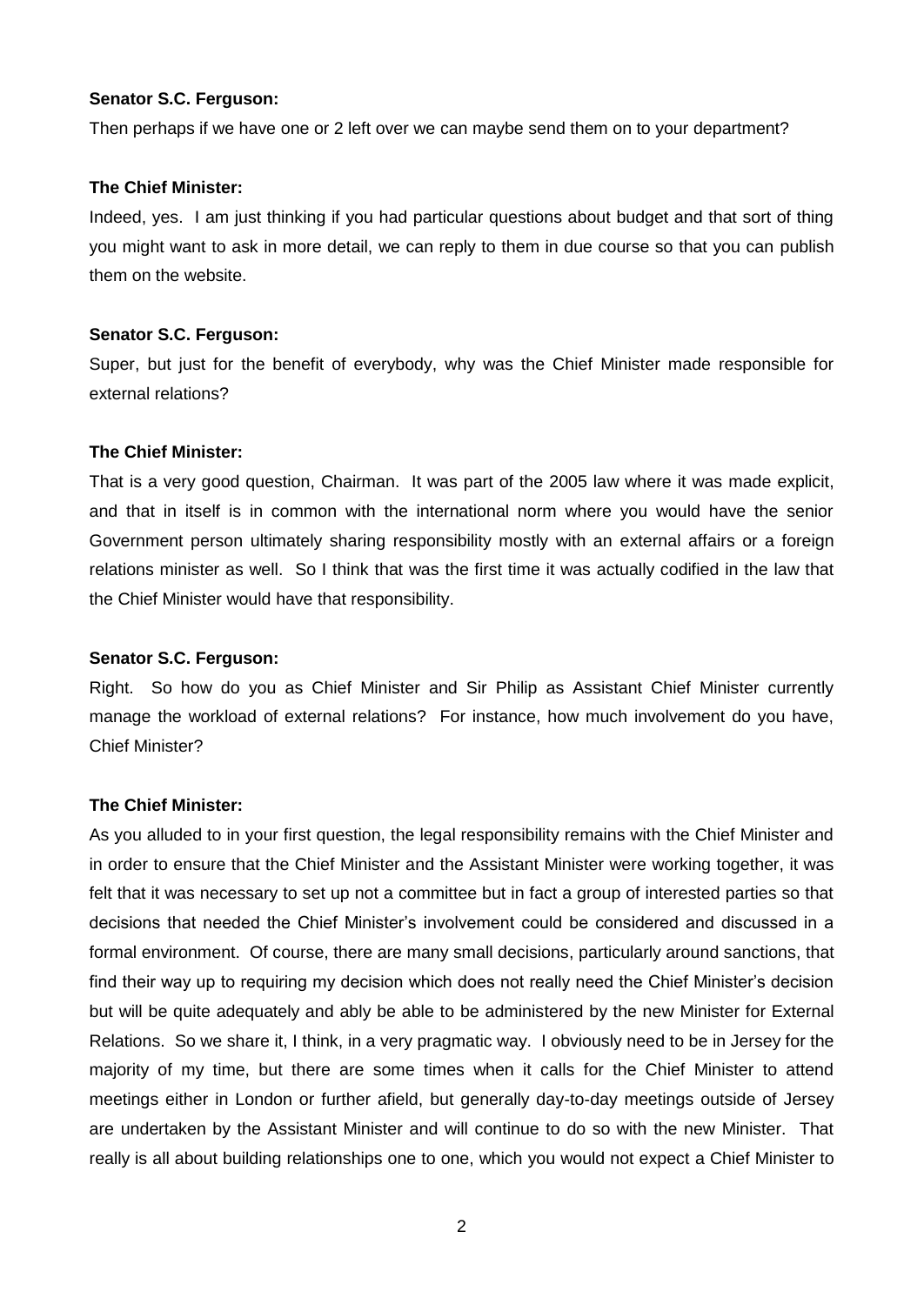do but there are times when you need that senior Government official to be able to come in and perform the functions that only a Chief Minister can.

#### **The Deputy of St. Ouen:**

Is it not true, though, Chief Minister, that there are others who are responsible equally for external relations? We would like to understand how you work with, for instance, the Bailiff and the Lieutenant Governor in these matters.

### **The Chief Minister:**

I think we need to be careful not to mix up the role of democratically elected Government's roles and responsibility with those of the civic head of Jersey, that of the Bailiff, and with His Excellency, who in effect represents Her Majesty in our community. But there is absolutely and we see a growing need for an international role for the democratically elected officials within our community.

#### **The Deputy of St. Ouen:**

We have had obviously a submission from the Lieutenant Governor that has in his view outlined his role. It certainly seems that it is slightly more than just a passing one. Again, I suppose my question is how do you see that association, that role and responsibility, of the Lieutenant Governor that he is given with regard to some of our relationships linked to the role that you obviously have been democratically required to undertake?

#### **The Chief Minister:**

I do not think there is a conflict. I obviously have not had the benefit of seeing the representations that you have had from His Excellency's Office so I cannot comment on them in any detail, but I do not see there being a conflict at all. I think it is absolutely right and our community would expect that the democratically elected Government and Chief Minister and Ministers are responsible for external and international relations as outlined and flows on from the framework agreement that the previous Chief Minister agreed with the United Kingdom Government.

#### **The Deputy of St. Ouen:**

One last question on the matter. It is interesting to say that you have not seen the Lieutenant Governor's submission, and it is quite possible you have not. What is more surprising is that you are not aware of his views or the views of perhaps the Bailiff with regard to the proposals of external relations and how they may or may not fit.

### **The Chief Minister:**

We already have an Assistant Minister with the responsibilities that I will be proposing. What this proposal is is to create that office as a Minister rather than as an Assistant Minister. Therefore, I

3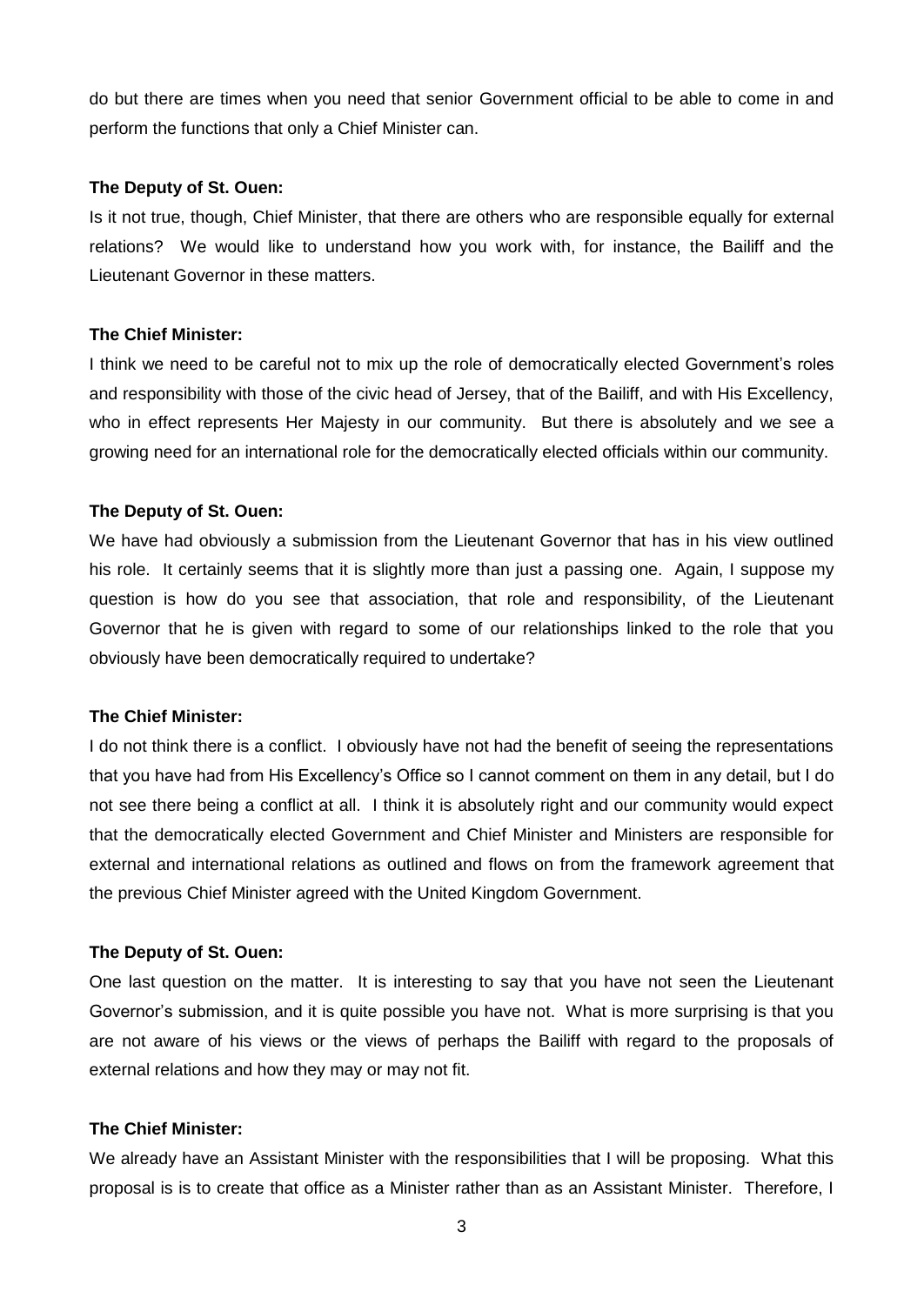would be surprised for there to be any concern with that regard. Of course, you would not expect me to have seen private correspondence which is addressed to the Scrutiny Panel. It rightly should be independent of the Executive.

#### **The Deputy of St. Ouen:**

Chief Minister, though, would you not agree that it is important if we are going to create the role of a Minister for External Relations that that role is clearly defined and it is well understood the relationship with other roles that are currently undertaken on the Island by, for instance, the Bailiff or the Lieutenant Governor?

#### **Assistant Chief Minister:**

Can I, if the Chief Minister will allow me, just follow up what the Chief Minister is saying? Because the Lieutenant Governor's role is a role, as the Chief Minister has said, as the representative of Her Majesty in the Island. In practical terms, insofar as the conduct of external affairs are concerned, the Lieutenant Governor plays a very useful role in interpreting the United Kingdom Government to the Government of Jersey and conversely interpreting the Government of Jersey to the Government of the United Kingdom. He is a kind of universal joint who sits, as it were, between the two Governments and can play that kind of role. But if you ask the Lieutenant Governor whether he is going to conduct external relations on behalf of the Government of Jersey, I am quite sure - and like the Chief Minister I have not seen the letter - that he will tell you he will have nothing to do with that. That is not his job. The job at the moment is performed by the Assistant Minister.

#### **The Chief Minister:**

Just following on from that, of course we do not think that it is strange that in the United Kingdom we have Her Majesty as head of state, we have the Prime Minister and we have the Foreign Secretary. There does not appear to be a conflict there. You have the head of state in our parliamentary democracy approach and you have the Prime Minister. You would not expect there to be any confusion about those functions. It is likewise here.

#### **Senator S.C. Ferguson:**

Yes, but Guernsey and the Isle of Man are not planning currently to establish a Minister for External Relations because at the moment we are not independent. So why are we doing it and Guernsey and the Isle of Man are not? Do you happen to know why?

### **The Chief Minister:**

Well, I think we find that Guernsey certainly are increasing their international work and Philip has done a number of visits in the United Kingdom and across Europe with their Deputy Chief Minister,

4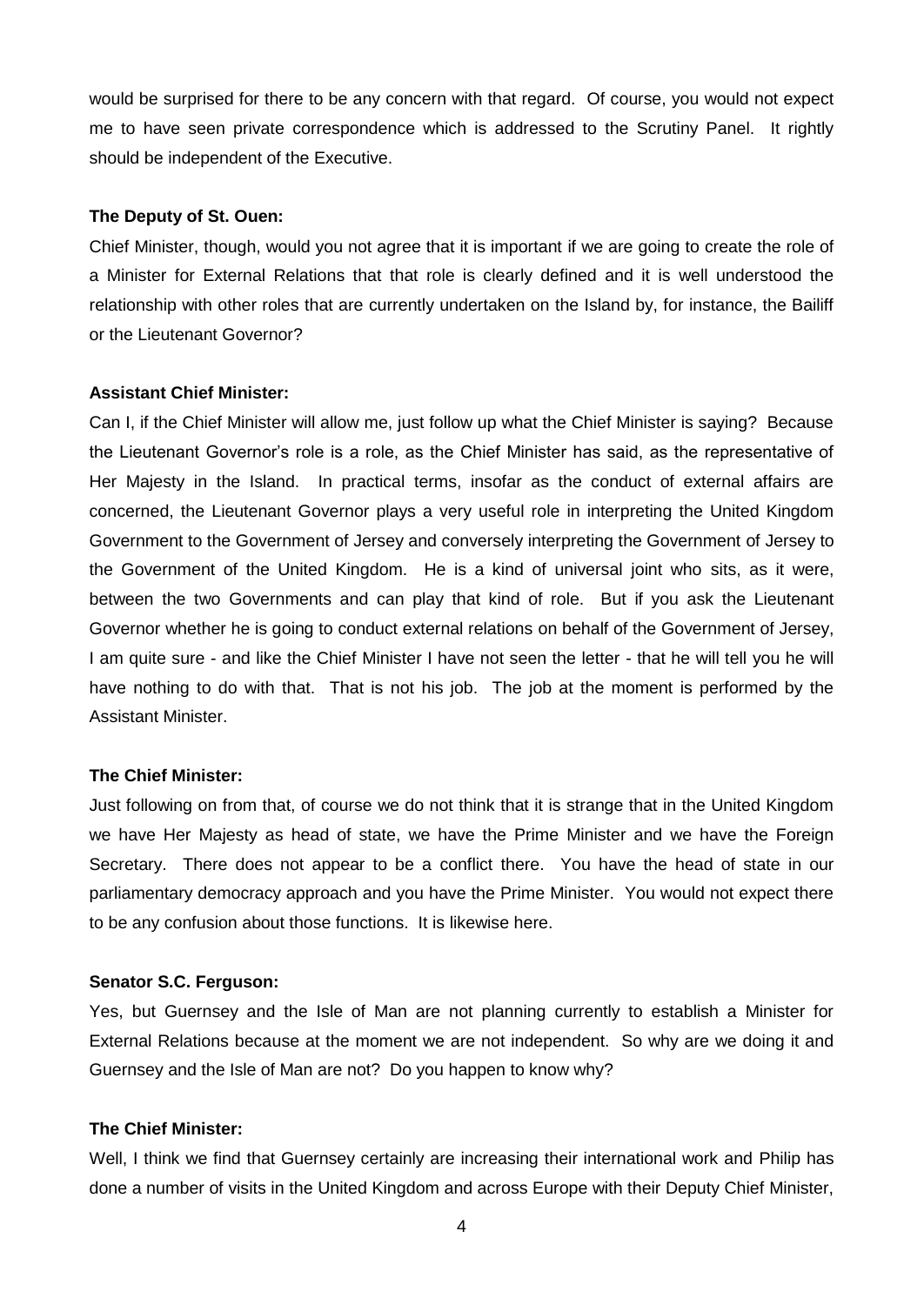so in actual fact they are enhancing and changing that role. I suppose that we are a number of steps ahead. We have had the role of an Assistant Minister in the last parliamentary session and I gave a commitment and have always been of the opinion that this work is of sufficient importance to Jersey's future that it should be of the level of Minister because equally that is an international accepted standard which is recognised and understood around the world. So I do not think that ...

### **Senator S.C. Ferguson:**

Except last week I noticed ...

### **The Chief Minister:**

Guernsey and the Isle of Man might not be there quite yet. I think they also recognise the growing importance of representing ourselves, the devolved Governments. They themselves have Ministers of Cabinet level responsibility undertaking external relations.

### **Senator S.C. Ferguson:**

We have been advised that although it is the international norm for external relations to be shared between a Chief Minister and a Minister for External Relations, our research has shown that in some jurisdictions this structure has only been introduced on independence. Given that Jersey is not an independent state, why is this model appropriate?

#### **The Chief Minister:**

Because it is not in any way connected with independence. It is connected with the reality of where we find ourselves as a small jurisdiction having to more and more represent ourselves across the world. I think that any assessment of the challenges that we face would lead one to believe that we should be strengthening the role and giving it due importance, and we do that by creating a Minister for External Relations rather than reversed. It is not tied with independence. Quite clearly, the Council of Ministers now have a common external relations policy that the post will be able to work to, undertaken with the Chief Minister. It appears to me that it is quite simply the next appropriate - and I personally believe long overdue - step in that process.

#### **Senator S.C. Ferguson:**

Yes, because we cannot actually enter into treaties without the permission of the U.K. (United Kingdom). The external policy has not been brought to the States for agreement. Are we not perhaps putting the cart before the horse? Should we not be sorting out, for instance, that we all agree with the external relations policy before we start on this?

[14:45]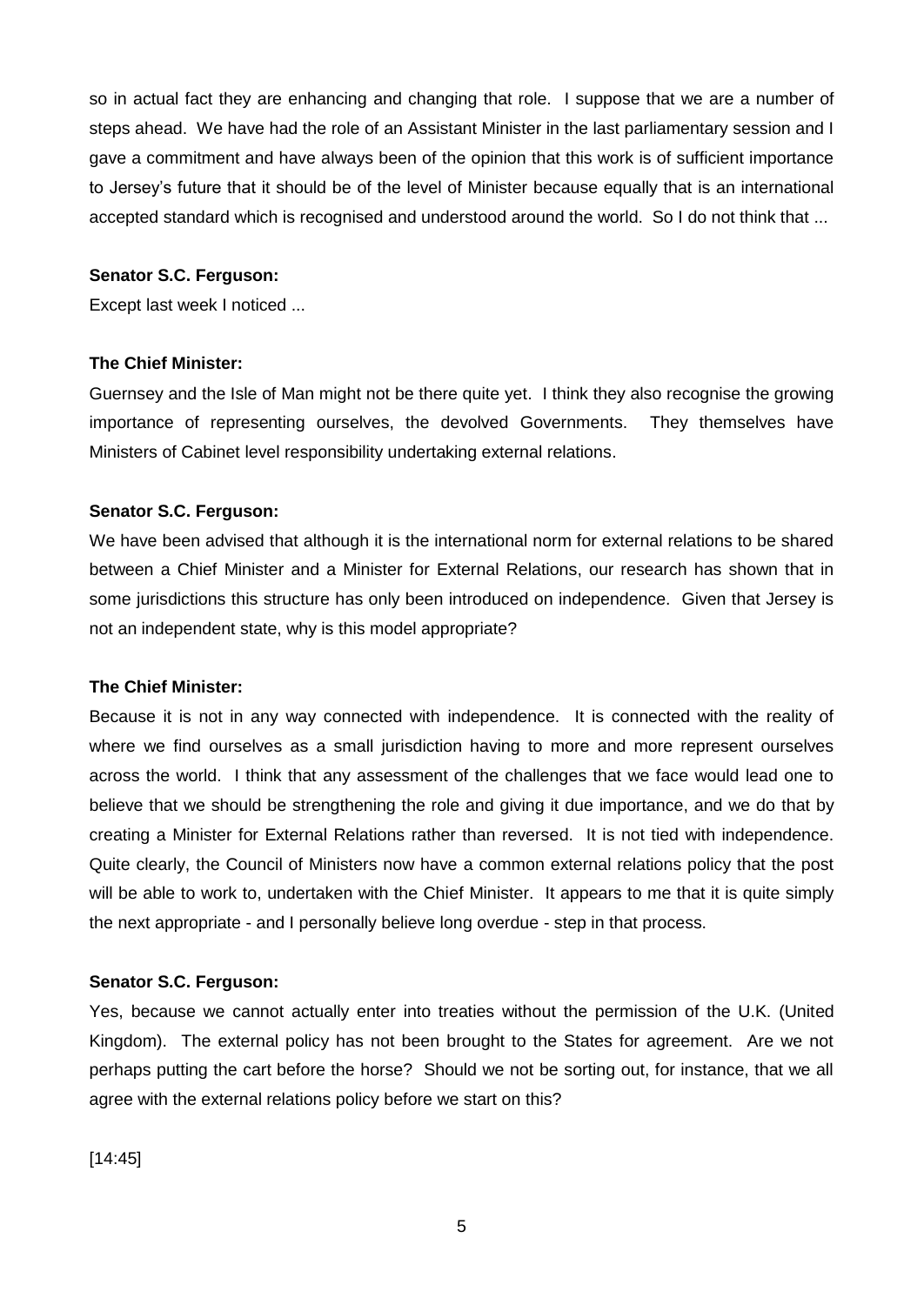#### **The Chief Minister:**

I think that you would expect a government ... and that was a step forward. Many governments do not even put forward as a report into the public domain their foreign policy aims or their external relation aims. We took the view in the light of wishing to be open and transparent that it was right for us to publish that external relations common policy and that the Council of Ministers should be held to account for delivering on it. That is another reason why I believe that the creation of the Minister for External Relations is absolutely imperative so that the States themselves and the public will have an individual whom they can hold to account for the delivery of that policy.

#### **Deputy S. Power:**

Chief Minister, do you think that in times past, in this our seventh and a bit year of ministerial government, perhaps our external relations and affairs have been underrepresented by the Chief Minister? Is that a possible justification for this proposal?

#### **The Chief Minister:**

As I said, I am of the view and have long been of the view that this post that was created under the last Government should be of a ministerial standing. I understand why that did not happen in the first instance, but we are a Government who, where we see things that are not as they should be, seek to address them and improve upon them. We make no apology for that. It is creating a system which complies with the international norm and expected standard and will be seen as such by other jurisdictions around the world. I do not wish to criticise my predecessors but that is the view I have and that is why I bring forward this proposal. Of course, we know that historically to some extent Jersey has had the view that if we kept our head down all would be well, and that did work for a time, but we do not live in those times anymore. We know that people can criticise us, can misunderstand us, and to some extent we are not always represented because of resource issues by the United Kingdom. We therefore have to stand up, correct those misconceptions and help people to understand how Jersey operates, what Jersey does, and represent ourselves.

#### **Deputy S. Power:**

Your predecessor to a certain extent acknowledged part of the role of a Minister for External Relations because he did appoint an Assistant Minister at the time, Senator Cohen at the time. Was there much discussion on the previous Council of Ministers on the role of a Minister for External Relations, can you remember?

### **The Chief Minister:**

We did have discussion at the time about what the role should be. I made my view clear and in actual fact a piece of work was undertaken by the then Chief Executive Officer to bring forward

6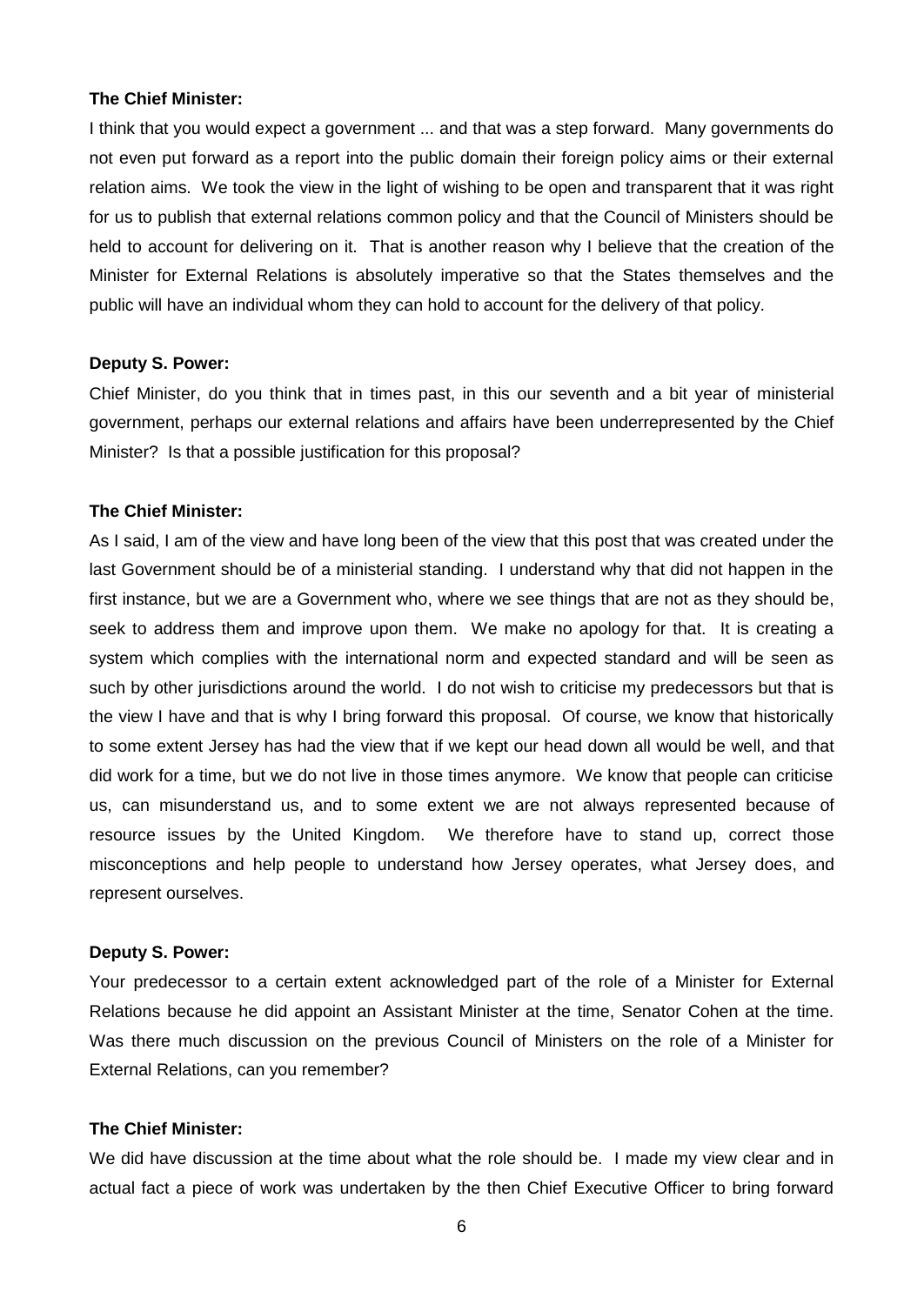changes to the law that we now have in front of us and which now I hope to launch, pending your review which I hope will be supportive, to do just that.

### **Deputy S. Power:**

Do you remember any specific views that your predecessor might have had on this role as it is purported to be now?

### **The Chief Minister:**

I cannot think that I do off the top of my head but perhaps you might like to ask him rather than ask me.

### **Senator S.C. Ferguson:**

Where does F.E.R.A.G. come into all this? Sorry, for the benefit of the audience, the Financial Services and External Relations Advisory Group.

### **The Chief Minister:**

Well, it helps basically with the discussion and decision-making process.

# **Senator S.C. Ferguson:**

Who is on it?

# **The Chief Minister:** Let me just have a look for you.

### **Senator S.C. Ferguson:**

That many?

### **The Chief Minister:**

Yes, there are indeed. You could argue that it is a little too large. Myself, the Deputy Chief Minister, the two Assistant Chief Ministers, the Minister for Treasury and Resources and his Assistant Minister and the Minister for Economic Development, as well as a number of senior officials.

# **Senator S.C. Ferguson:**

What role does it play?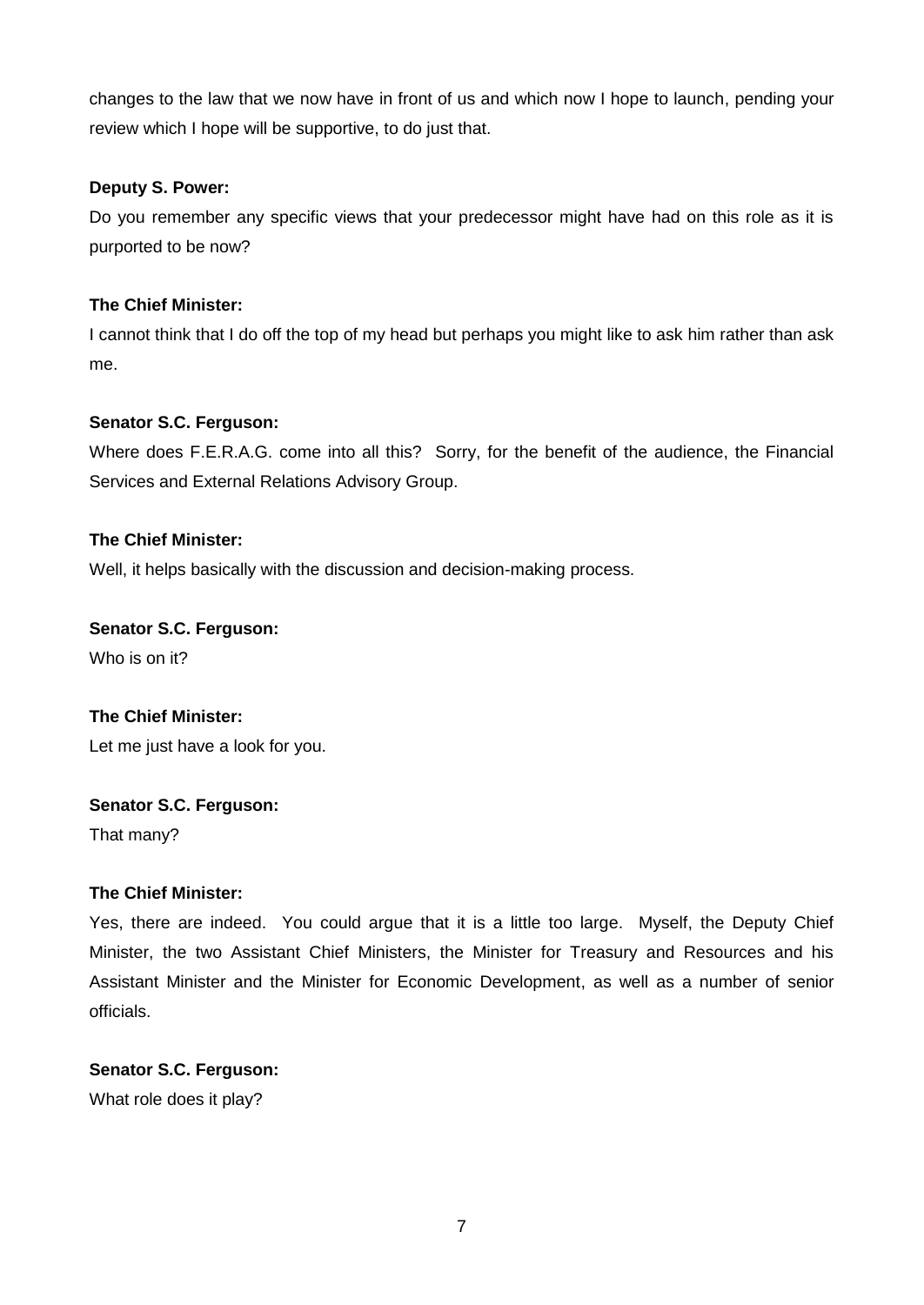### **The Chief Minister:**

It does just that, it helps to discuss, consider issues as they arise and as they are playing out and ultimately helps me make a decision or the Minister for Economic Development make a decision if it is about inward investment and trade and on some occasions the Minister for Treasury and Resources if it fits with his portfolio.

### **Senator S.C. Ferguson:**

So you make sure that everybody is singing from the same hymn sheet?

### **The Chief Minister:**

It tries to do exactly that in the absence of a legal framework which delivers that, yes.

### **The Deputy of St. Ouen:**

If external relations are so important, which obviously they clearly are, why as Chief Minister are you believing that the responsibility should be passed to somebody else?

### **The Chief Minister:**

I am not saying that it should be passed to somebody else. I am saying that it should be undertaken concurrently as is the international norm.

#### **The Deputy of St. Ouen:**

But is it not the case that you as Chief Minister have already raised issues regarding the nature of the Council of Ministers and the particular difficulty of Ministers being a corporation sole? Do you not believe that the creation of a Minister for External Relations might cause further tensions to those which already exist within the current Council of Ministers?

#### **The Chief Minister:**

I do not believe it will. The Assistant Minister and myself have a good working relationship. We, as you would expect, as in common with other Ministers, discuss issues robustly because we are both keen to defend Jersey's interests. But be in no doubt, as I said to your Panel last week on other matters, I am not satisfied with the current structure of ministerial government and I will be bringing forward legislative changes to address those as well.

#### **The Deputy of St. Ouen:**

Are you satisfied or do you believe it is sufficient that the Council of Ministers should simply produce an external relations policy as a report rather than seek approval from the Assembly as a whole?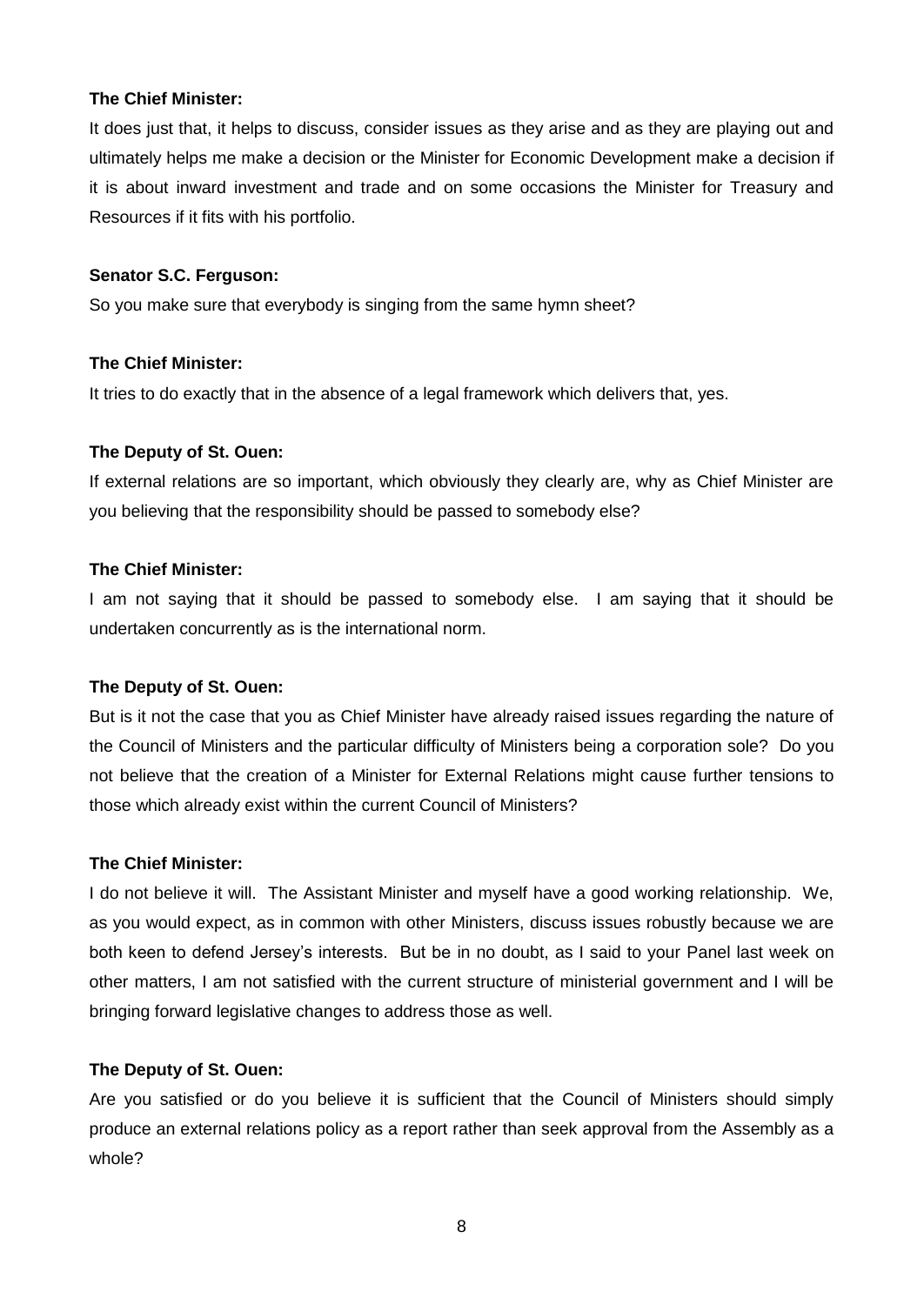### **Director of International Affairs:**

Do you want me to ...?

### **The Chief Minister:**

Yes, you can do.

#### **Director of International Affairs:**

Just to clarify that one, the States of Jersey Law requires the Council of Ministers to produce their common policy.

### **The Deputy of St. Ouen:**

Yes, I am not challenging that. I am asking the Chief Minister whether he thinks that that is a suitable way of conducting and agreeing external relations, especially in light of the fact that he is now suggesting that the importance is greater and that we should now have a Minister fulfil that role who would be elected. So I suppose the question still exists: do you think that it would be better that the external relations policy as proposed by the Council of Ministers should be approved by the States rather than just presented as a report?

### **The Chief Minister:**

I see no need for that to take place. In actual fact, I would say that the common policy has been warmly received because it is the first time that we have done it. It enables Members and the community to hold Government to account and we have gone further than most other jurisdictions in publishing that, as I have said, in the interests of being open and transparent. I see no need at this time for any States debate on it.

#### **The Deputy of St. Ouen:**

You are suggesting that, again recognising the importance of external relations and the possible future implications that certain challenges that we are facing may present, you seem to be comfortable with the fact that 10 individuals, albeit elected individuals, the Ministers of certain departments, are able to determine an external foreign policy which they just present to the States and can expect everybody else, public included and other States Members who are in the majority, to just support it as a matter of fact.

#### **The Chief Minister:**

Well, of course, the States of Jersey Law allows any Member to bring any amendment to virtually anything they like should they so wish, but building from the common foreign policy was the Medium-Term Financial Plan, putting in place certain projects and delivery of that common foreign policy with the actual financial resources to support that. Any Member could have said: "Well, we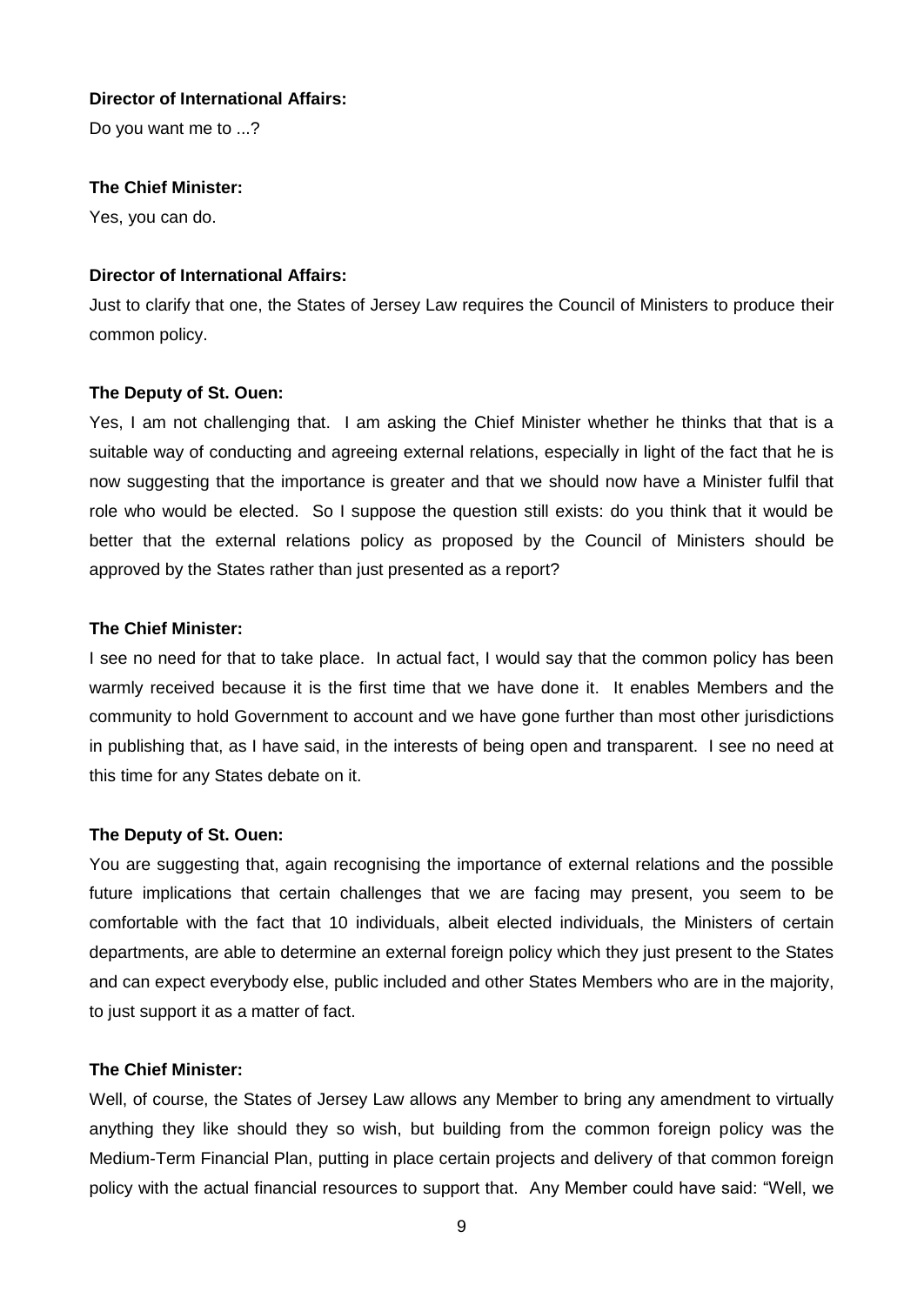do not agree with the common foreign policy and we do not agree with this particular line of work that the Chief Minister is proposing." So there are opportunities for Members to have their input into this process.

#### **Assistant Chief Minister:**

It is what the States have decided, is it not? The States have decided that the Council of Ministers shall determine the Island's external policy. That is in the States of Jersey Law, which the States Assembly has passed so it would be constitutionally rather strange if the Council of Ministers, which has the responsibility under the law to decide these things, were to say: "You, States Assembly, now have to decide whether it is right or not."

#### **The Deputy of St. Ouen:**

I appreciate that it might be the law and I appreciate the reasons perhaps why it was configured like that at that time. However, we have moved on and my question is still whether or not that is currently suitable. Surely if you have a Council of Ministers that is responsible for a common policy and believe that it is important to get buy-in from the States as a whole in support of their current policy, it is quite possible for the Chief Minister or the Council of Ministers to bring changes to the States of Jersey Law to amend it so that you could reinforce that overall view. To take it to extremes, if we were to seek independence, one would hope that that sort of matter would not be just a common external relations policy that is presented to the States as a report but it is debated and properly agreed and approved within the States Assembly as a whole.

#### **The Chief Minister:**

Well, they are two completely different matters, are they not? It might be easy to just string them together in a question and a sentence, but they are two completely different matters, as you will know from looking at the work of the second constitutional review group. Criticise us if you like, but we are the first Government that has done what was envisaged by the States of Jersey Law in 2005. We have produced our common policy. Yes, there were small areas of policy that were being worked towards with regard to signing T.I.E.A.s (tax information exchange agreements) and being a good neighbour by previous Governments, but we are endeavouring to comply with the 2005 law and we have done that.

#### **Senator S.C. Ferguson:**

Yes, we are going to protect Jersey's unique constitution. Is the referendum going to do that for us?

#### **The Chief Minister:**

That is in the hands of the public.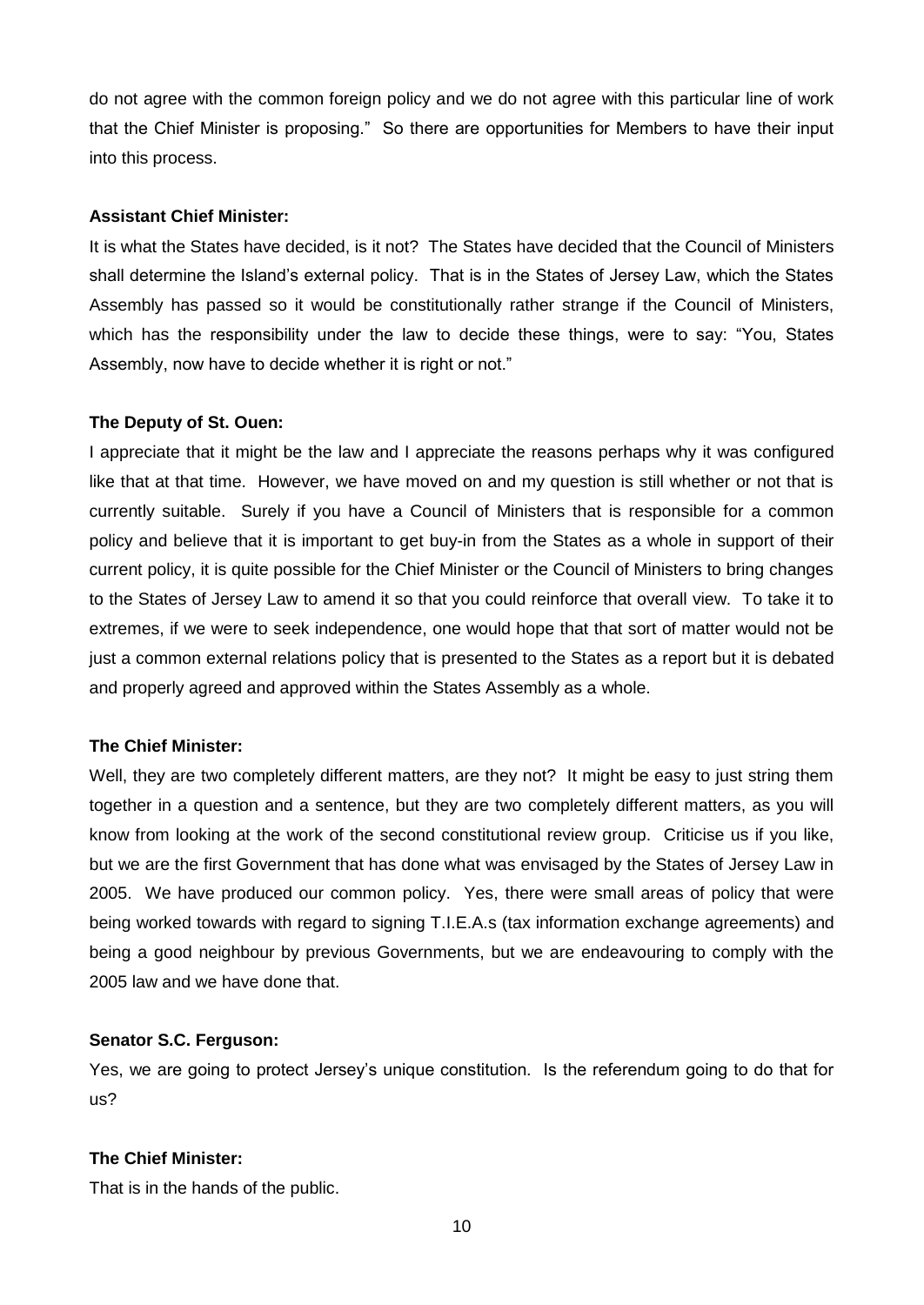### **The Deputy of St. Ouen:**

We have spoken about the policy itself. What difference has the agreement of the policy within the Council of Ministers made to the undertaking of external relations given that there was not a policy previously?

### **The Chief Minister:**

Well, it makes it clear for the first time the policy that the Chief Minister and the new Minister for External Relations will be working towards, and that has been agreed by the Council of Ministers.

### **Senator S.C. Ferguson:**

Now, is it going to be very much like the Foreign and Commonwealth Office in the U.K., which is that you have good relations with everybody? Have you provided for winning battles on Jersey's behalf rather than the F.C.O. (Foreign and Commonwealth Office) approach?

### **The Chief Minister:**

Well, I would not necessarily concur with your analysis of the F.C.O. approach. I would take the view that it is only through good relations and diplomacy that you win battles, as you put it, and get Jersey's view out there and are able to defend Jersey's position. If you do it from any other position of not endeavouring to make friends and build relationships, then one of your greatest weapons, if I might call it that, is taken from you.

#### **The Deputy of St. Ouen:**

Given, as I say, the emphasis that you are placing on external relations and one of the aims of the proposal is to establish a single recognisable representative at ministerial level, why do you not believe that the Chief Minister can fit the bill or is up to the task?

#### **The Chief Minister:**

Let us be quite clear, I have been in this office now for probably 15 months and it has become apparent to me throughout those 15 months - and I have said it on more than one occasion - that our current system does not work in Jersey's best interest. You can sit across the table and ask me a question the premise of which is that I am the Prime Minister of Jersey. I am not. I currently under the law am the Chairman and that is the power I have over the Council of Ministers.

[15:00]

Yet you and I believe probably the majority of States Members and certainly the majority of our community believe something else is the legal position. It is not, but I intend to work to put that right so that you can rightly ask me that question. But my answer would be, if I had those powers,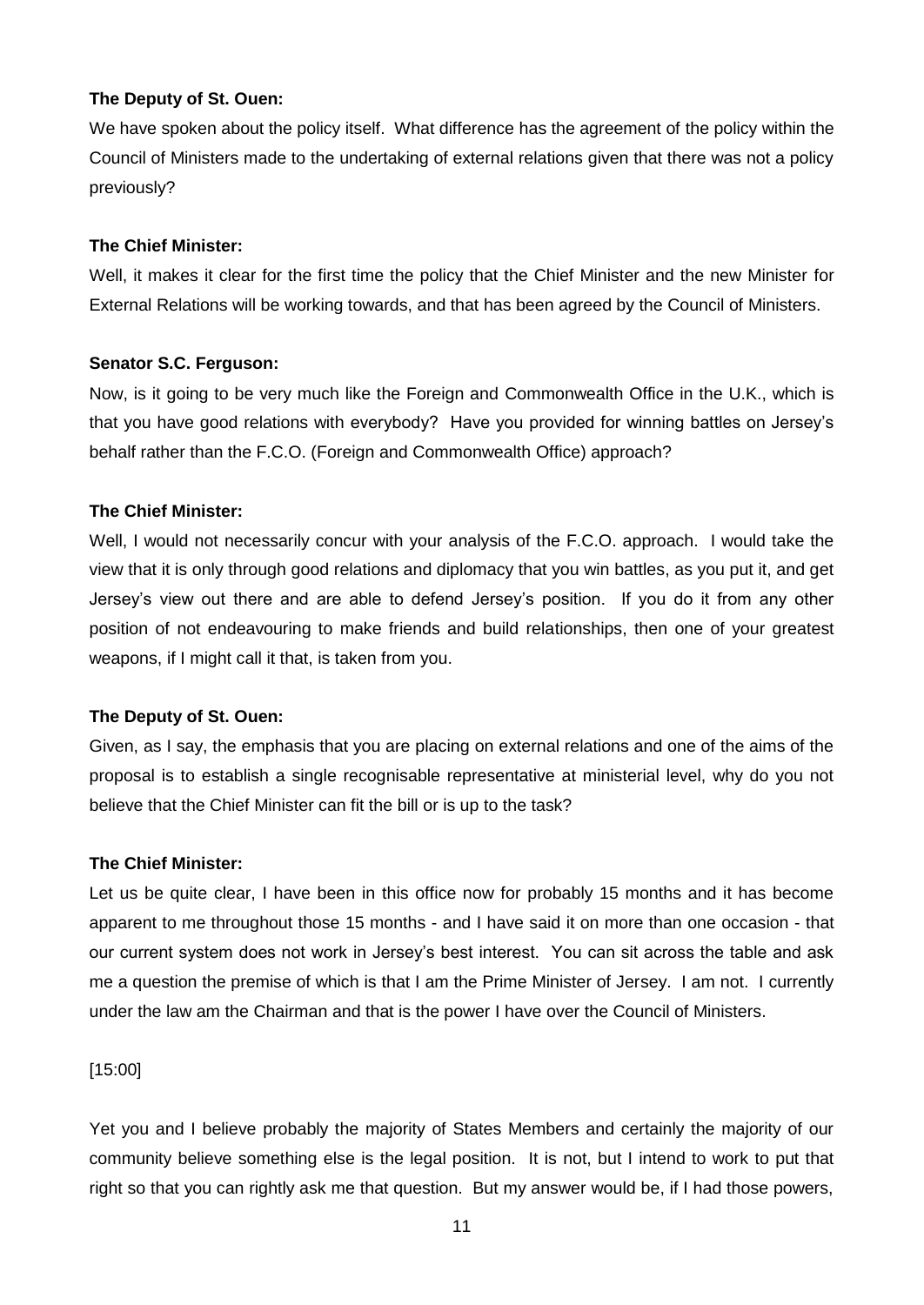no one person can fulfil all the jobs, and the job of a leader is to put around themselves those people who are better than themselves to do the job so that the job is undertaken and we are represented in the very best way that we can be for everyone's best interest. That is what I am trying to do and I make no apology for that.

### **Senator S.C. Ferguson:**

Yes, there are particular talents that one looks for in a Minister for External Affairs. I would suspect that they are not thrown up very often by the Members of the States. At this point in time, we are in the position where such a person exists, but are we tying ourselves to a situation where in 5 years' time this might not exist? Is that what we should be doing?

#### **The Chief Minister:**

I suppose that is a question for the community at large and we know that one of the reasons that we are trying to deliver political reform is to ensure that we have good quality candidates standing for public office because never has that been more important than it is today.

#### **Assistant Chief Minister:**

I do not think, if I may, having carried out the role of conducting external relations as an Assistant Minister, that there is any particular magic about the task. You need to have a certain amount of common sense. You need to have a certain amount of charm or at least pretend that you have charm from time to time in dealing with representatives of foreign countries, and you need to have an understanding of what it is that you are seeking to achieve on Jersey's behalf. There is no particular magic in it.

#### **The Deputy of St. Ouen:**

We fully understand that and I am grateful to you for pointing that out to us. I think that given what the Minister said earlier about the challenges he faces currently in this consensual approach within the Council of Ministers and the position being corporation sole, I am struggling to understand that you would not prefer to deal with that first rather than create another tension and a problem by having a Minister for External Relations who is supposed to be or I presume the role will be to deliver a policy of the Council of Ministers which is agreed with 10 individuals that the Chief Minister has little control over.

#### **Assistant Chief Minister:**

Can I just say that it will be a matter for the States in due course as to whom to appoint as the Minister for External Relations, but insofar as my experience over the last 15 months is concerned, there have been absolutely no tensions whatsoever between the Chief Minister and myself in the joint conduct of these matters. In fact, later this year we are making a trip to the Far East in order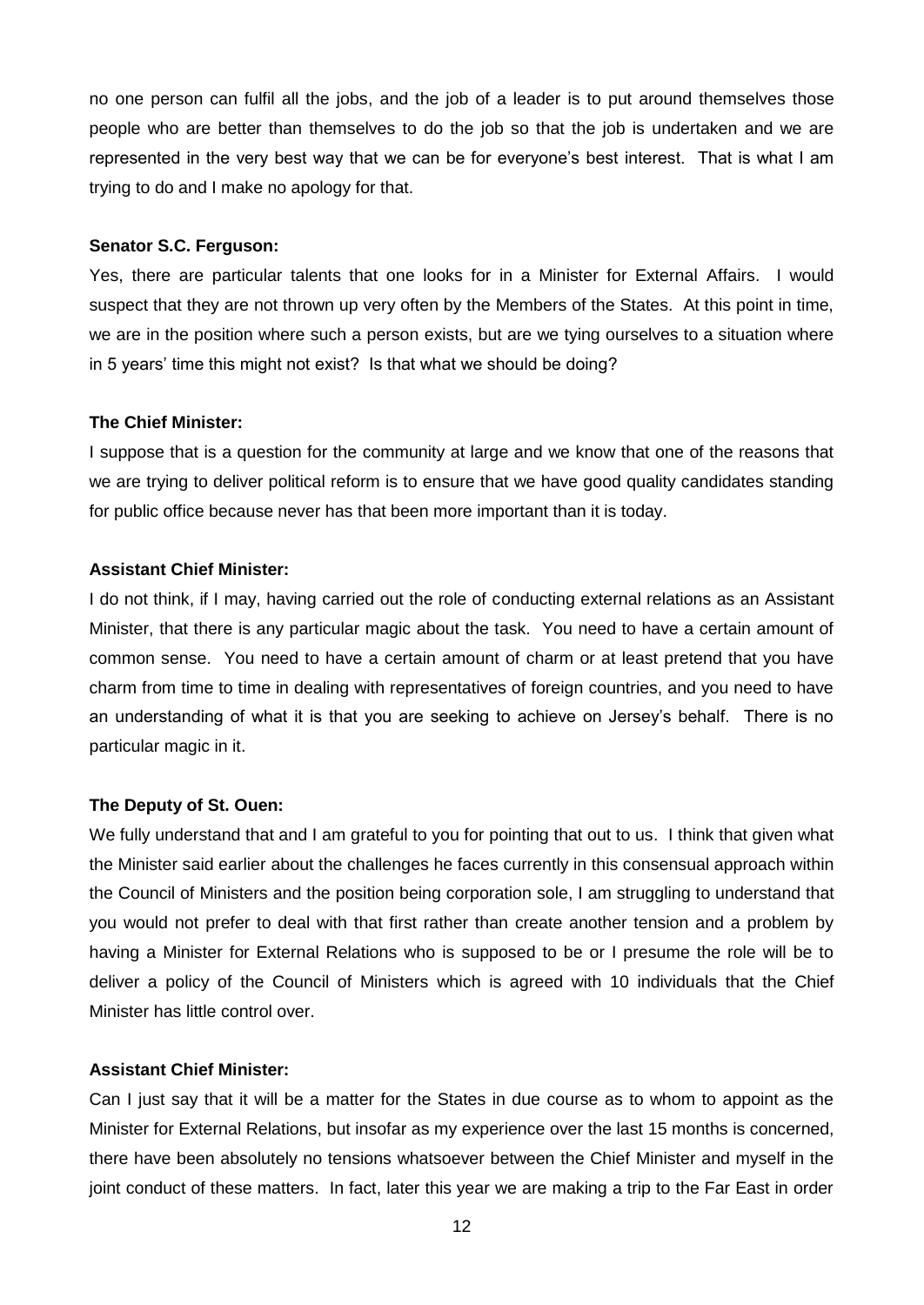to try to open doors in China for Jersey business and the Chief Minister, it is intended, should go to two particular cities and I would follow him and go to two other cities in order to open doors and to enable trade to follow. I think for a single Chief Minister to be expected to do this would probably be quite difficult.

### **The Deputy of St. Ouen:**

I am pleased to hear that the relationship between yourself and the Chief Minister is good, but I equally know that the previous Chief Minister did not necessarily have a problem with an Assistant Minister undertaking external relations but equally had concerns over the roles and responsibilities of individual Ministers that were sitting on the Council of Ministers. I suppose the point that I was asking the Chief Minister was that given that those tensions already exist, why add to them and why not deal with the problems first and continue in the current vein until he has confidence that as Chief Minister he has the control and accountability that he definitely would wish to have? Chief Minister, would you like to make a comment?

### **The Chief Minister:**

Where to start? I am of the view, as I have just said, that this is a piece of corrective action and I would like to see it corrected as soon as possible. The issue with regard to the collective responsibility around the Council of Ministers' table, the power of the Chief Minister, I am in the process of correcting those as well. I do not think I should wait to correct one before I start correcting another. We do not get enough done in a 3-year term as it is, but we get even less done if we just had one problem and tried to solve it and then waited and did another. There are lots and lots of issues which we are bringing forward amendments to legislation, changes to departmental structure, changes to the way we govern, every day, all the time. That is exactly what I think you would expect of Government.

### **The Deputy of St. Ouen:**

But how would you answer the criticism that this is just shuffling deck chairs on the Titanic and you are better to fix the hole in the side of the ship before you shuffle the deck chairs round further?

**The Chief Minister:** I am doing both.

**Deputy S. Power:** And it is not the Titanic.

### **The Chief Minister:**

It is not the Titanic at all.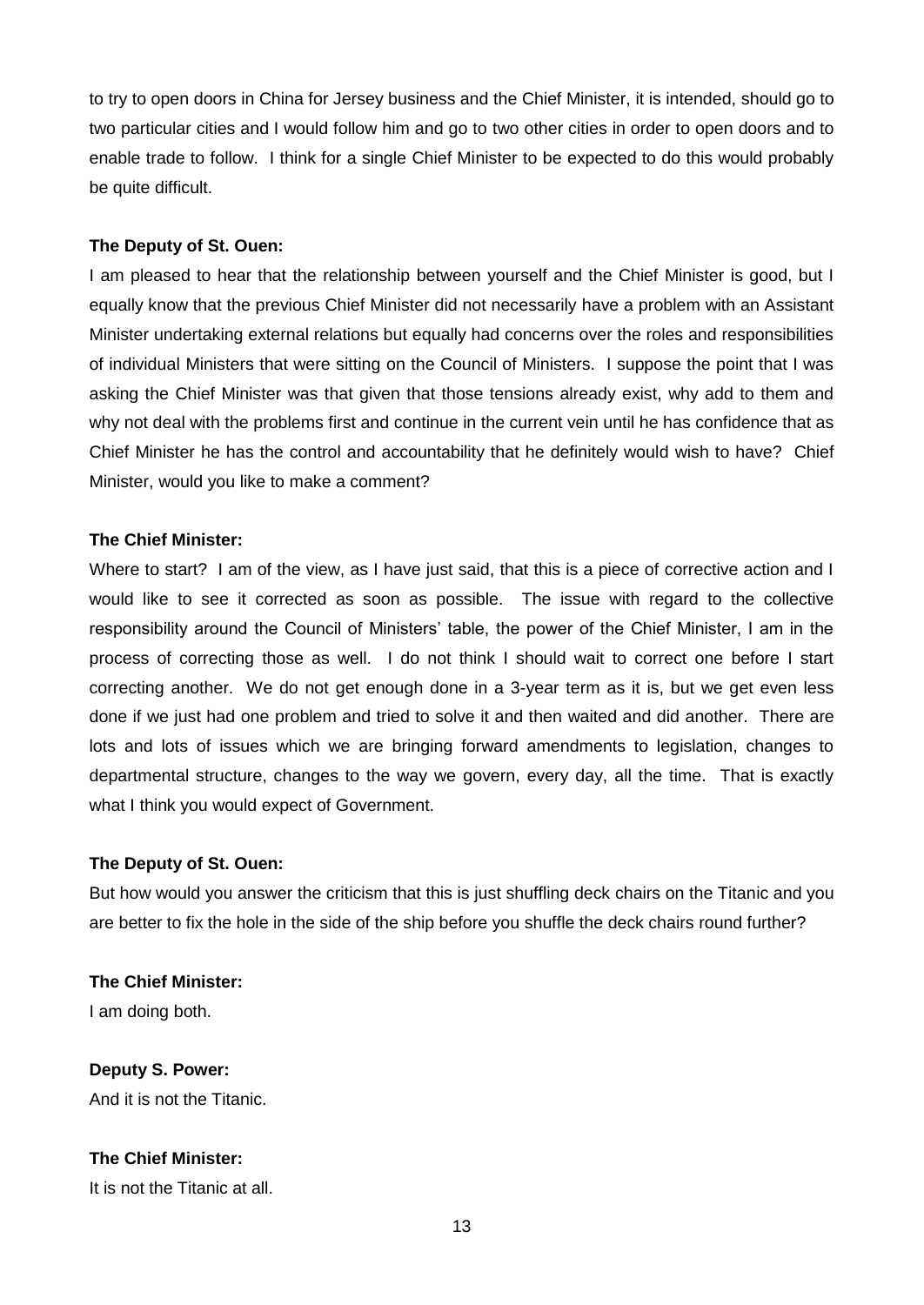#### **Deputy S. Power:**

I was just going to lead on, Chief Minister, to the possible relationship between a new Minister for External Relations and the Chief Minister. In relation to my previous question, the previous Chief Minister has written to us and has expressed his views and, indeed, made some forthright comments. How do you think it would work in reality with the Chief Minister and the Minister ...

#### **The Chief Minister:**

Dare I ask which previous Chief Minister?

**Deputy S. Power:** The immediate predecessor. **[Laughter]**

#### **The Chief Minister:**

Once again, I do not have the benefit of that submission.

### **Deputy S. Power:**

No. How would it work in reality that the Chief Minister and the Minister for External Relations be concurrently responsible for external relations? How do you see that relationship working? You have touched on some of it already. You gave China as an example.

### **The Chief Minister:**

Yes, I think it works well and I see no reason why it should not continue to do so. It is impossible for a Chief Minister to get to London and around Europe at the frequency which is today required of any modern jurisdiction. Therefore, one needs to have a senior Minister associate undertaking those pieces of work. So if the past 18 months is anything to go by, I do not think that will be a problem at all. However, up until the point which the Deputy of St. Ouen makes about changing the powers of the Chief Minister, then we will have the processes in place which currently exist to mediate any problems should they so arise, but I do not see them arising.

### **Deputy S. Power:**

What would happen, Chief Minister - it is probably an unfair question - if your successor decided to conduct external relations alone and would not wish to share responsibility? Is there going to be a contingency in the structure of this?

### **The Chief Minister:**

Well, yes, my successor; let us not think too much about that at this point **[Laughter]**. I have lots of work that I would like to continue doing, certainly for the term of this Government. If I give you an honest answer, I do not believe that the volume of work which now requires to be undertaken is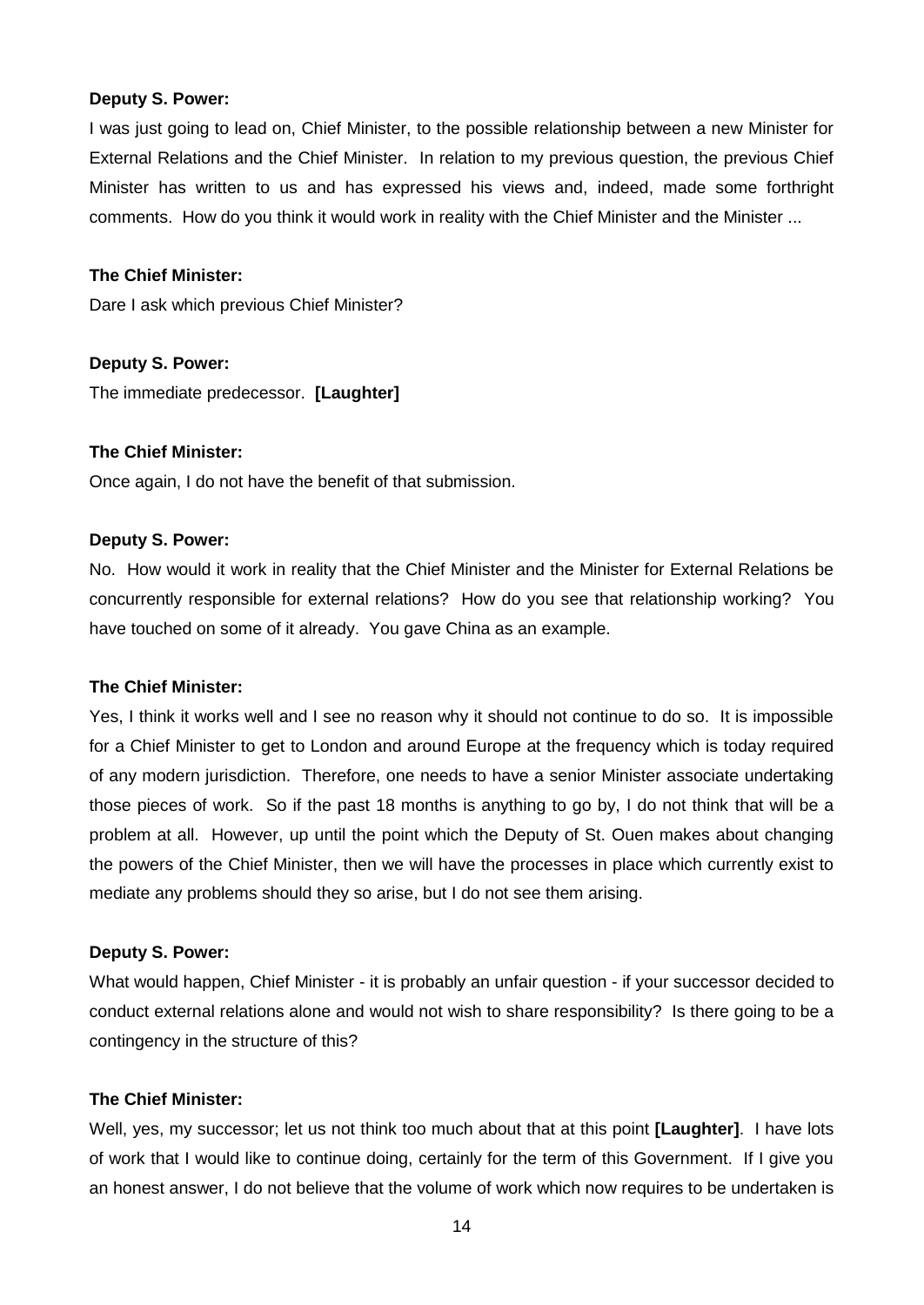going to reduce. It is only going to increase and that cannot be undertaken by one Chief Minister. Perhaps it could in the past, as we said earlier in our conversation, but I do not believe it can today and that is only going to be increasingly the case.

### **Deputy S. Power:**

My reference to successor was in relation to at some time in the distant future.

**Senator S.C. Ferguson:** Next week. **[Laughter]** Sorry.

### **The Chief Minister:**

Thank you, Chairman.

### **Deputy S. Power:**

I had better move on swiftly. What consultation have you undertaken with the Privileges and Procedures Committee in developing these proposals?

### **The Chief Minister:**

I think we have written to them and I am due to appear before them, hopefully in slightly more cordial terms than we have this afternoon ... is it next week or the week after?

### **Director of International Affairs:**

It is next week.

### **The Chief Minister:**

Yes.

### **Senator S.C. Ferguson:**

That is unfair, Minister. We have been very cordial. **[Laughter]**

### **Deputy S. Power:**

We have had reference earlier on in the meeting from Philip about the Bailiff being the civic head. What impact do you think there might be on the appointment of a Minister for External Relations on the role of the Bailiff given that he does appear to be involved?

### **The Chief Minister:**

Perhaps I should hand that over to an expert, but I have to say I see no impact whatsoever.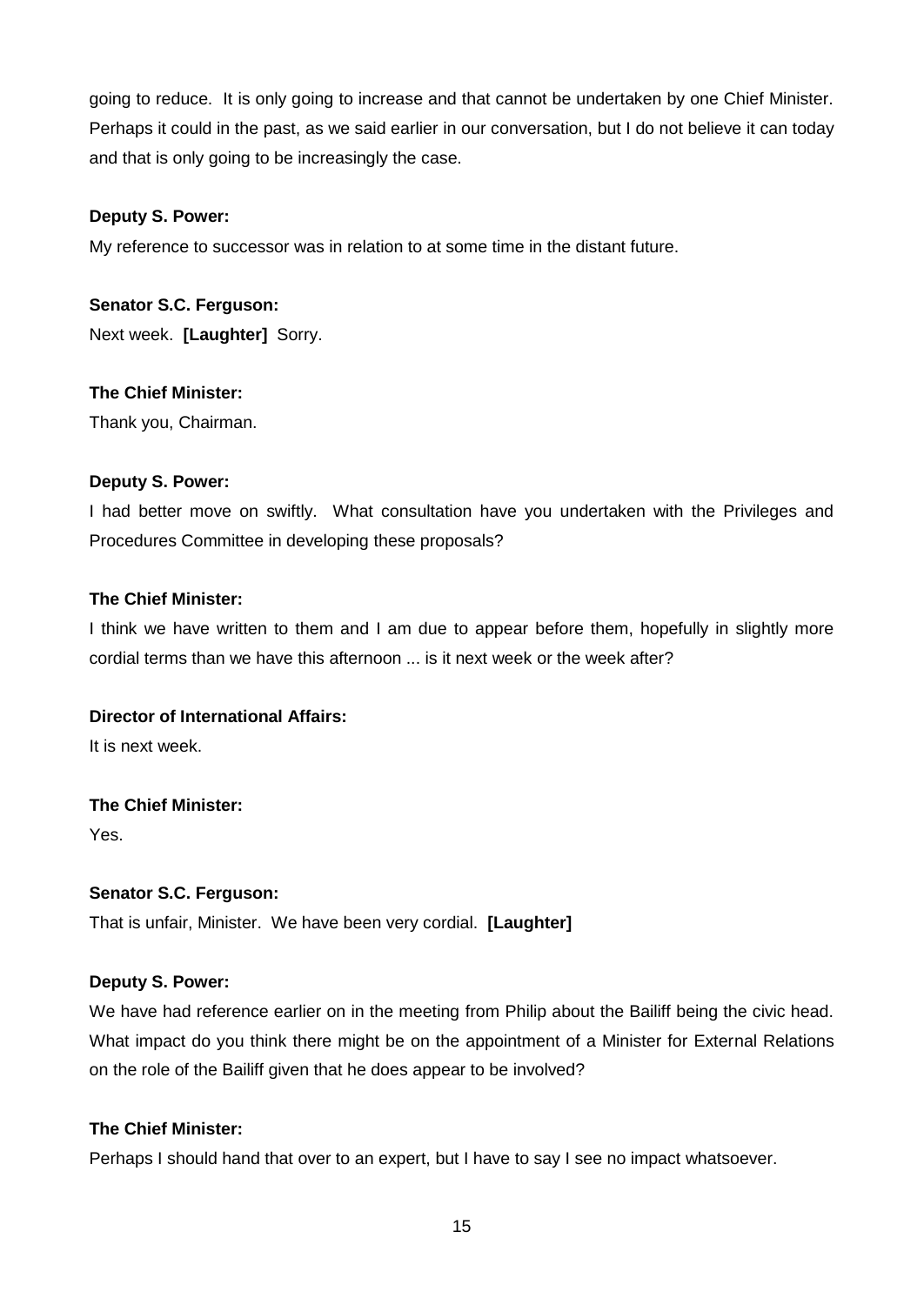### **Assistant Chief Minister:**

No, I entirely agree with the Chief Minister. In fact, the conduct of external affairs is not the job of one person. I really ought to make that absolutely clear. The conduct of external affairs is a collective effort and the Chief Minister obviously has ultimate responsibility for that, but the Minister for Treasury and Resources also conducts external affairs in terms of international finance. The Minister for Economic Development conducts external affairs in trying to encourage trade and to encourage inward investment. Equally, the Bailiff and the Lieutenant Governor have responsibilities in terms of visiting dignitaries, particularly ambassadors and high commissioners. We certainly want to do nothing that would change that particular aspect of the responsibilities of those two officers. It is customary for the high commissioner or ambassador to stay at Government House so obviously that continues. So far as the Bailiff is concerned, he is our civic head. It is customary for the Bailiff to host a dinner in honour of the ambassador or high commissioner, and that would not change either. Since the previous Chief Minister set up an Assistant Minister with a responsibility for external relations, the day-to-day responsibility for organising these visits has very much been devolved. It used to be done, and I can say this with experience, much more by the Bailiff's Chambers, but since 2011 it has been done to a much greater extent by the external relations section in the Chief Minister's Department.

#### **Deputy S. Power:**

In terms of official channels of communication or official channels of correspondence, what would change?

### **The Chief Minister:**

I cannot immediately think that anything will change because those channels will remain.

#### **Director of International Affairs:**

Nothing would change.

#### **Deputy S. Power:**

So when you explain the different levels and the different avenues of pathways for foreign communications, this would be just another official channel of correspondence and communications?

#### **The Chief Minister:**

Do you want to just talk about the official channel for a moment?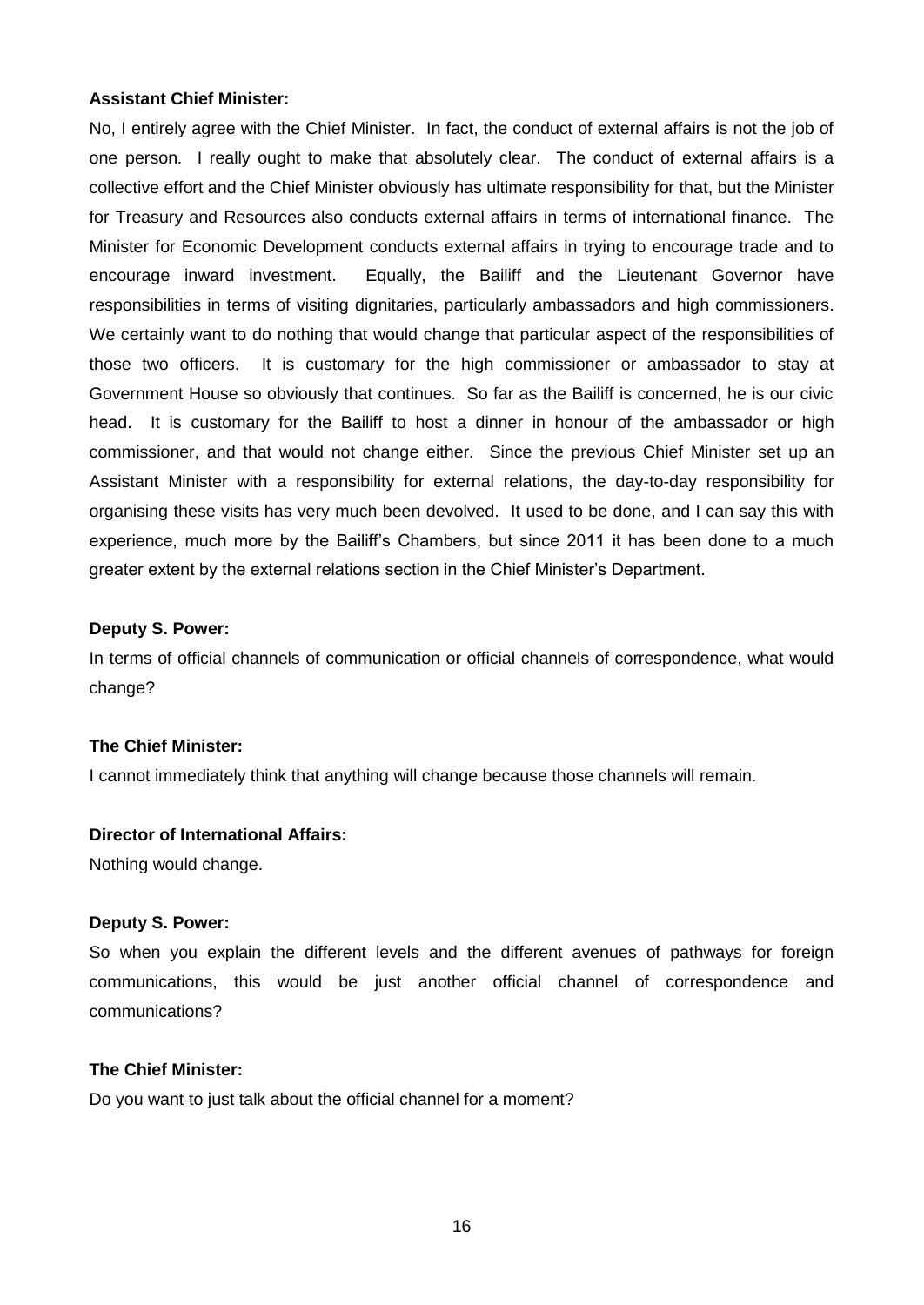### **Director of International Affairs:**

Indeed. The official channel of communications is used for matters relating to the sovereign or the Crown and this change does not make any difference to that. So for the communication of honours and awards, that would still go via the official channel from the Governor through to Buckingham Palace and those official channels to the sovereign are not really affected.

### **The Deputy of St. Ouen:**

With regard to the fact that we are a Crown Dependency, I understand perhaps some of the reasoning behind why you seek to create this Foreign Minister role because it is recognised in other countries and jurisdictions. But there are also challenges with our unique Government and system of government. How do you believe that the creation of a Foreign Minister will address all of the other surrounding issues and the responsibilities that are acknowledged, as the Assistant Minister has previously pointed out, are undertaken by these other individuals, including the Bailiff and the Lieutenant Governor?

### **The Chief Minister:**

When you say address I am not quite sure what you are asking.

### **The Deputy of St. Ouen:**

Understood, maybe, understood perhaps is a better word than addressed.

#### **The Chief Minister:**

Will this help external individuals or countries to understand Jersey? Well, actually, it probably will because we are creating a system which complies with international norms so that when Senator Bailhache goes off and makes a visit the receiving Government or ambassador or official will understand Senator Bailhache's role within the Jersey Government rather than currently the idea of an Assistant Chief Minister that is not well understood.

### **Senator S.C. Ferguson:**

Given that we are, like a number of offshore finance centres, under fire from the mainland, how is this going to assist?

### **The Chief Minister:**

I am not sure what you mean when you use the term "mainland".

#### **Senator S.C. Ferguson:**

Well, the E.U. (European Union), the U.K.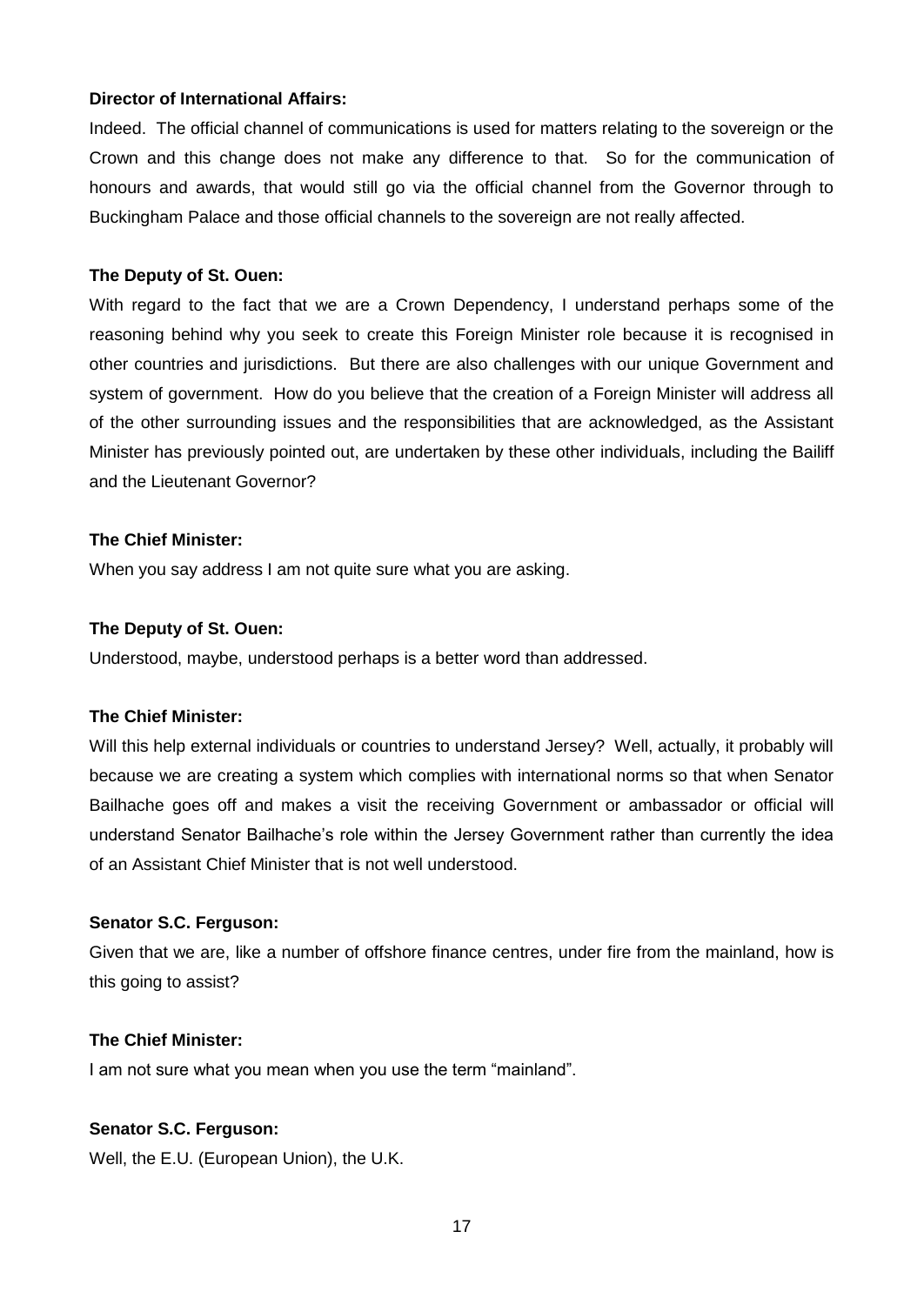### **The Chief Minister:**

From the United Kingdom, okay.

[15:15]

### **Senator S.C. Ferguson:**

It is internationally, in fact.

### **The Chief Minister:**

Well, it comes back to that point. Of course, those particular issues do need to be addressed by the collective, so the Chief Minister, the Minister for Treasury and Resources, the Minister for Economic Development and the Minister for External Relations, but it comes back to those individuals. When Senator Bailhache meets with them they will understand his position within the Jersey Government and that he is speaking with Cabinet or Council of Ministers level of seniority and, therefore, that will help people to understand the position that he is speaking from when he is endeavouring to correct some of those misconceptions.

### **Assistant Chief Minister:**

The conduct of external affairs, the conduct of foreign affairs, is really quite hierarchical and although hierarchy may not matter quite so much in Europe or in the United Kingdom, in some parts of the world, particularly in the Gulf and in the Far East, it makes a great deal of difference as to the doors which a visiting dignitary is able to open what position he or she occupies. I hope I am not speaking out of turn, but I will give you an example of that, if you like. When I went to visit the Gulf very soon after being appointed by the Chief Minister as Assistant Minister, there was a great deal of concern among officials as to whether the fact that I was an Assistant Minster rather than a Foreign Minister was going to adversely affect our chances of being able to meet the people that we wanted to meet. It was even suggested that my business card, which was going to be in English on one side and in Arabic on the other, should say in Arabic "Minister for Foreign Affairs, Jersey." I declined that particular suggestion because that seemed to me to be dishonest, but it is illustrative, if you like, of the importance that people in such countries attach to the identity of the visitor who is coming to see them.

### **Senator S.C. Ferguson:**

Excuse me a moment, I am sorry, I did not quite catch that. Was the discussion among Jersey officials or the officials at the other end?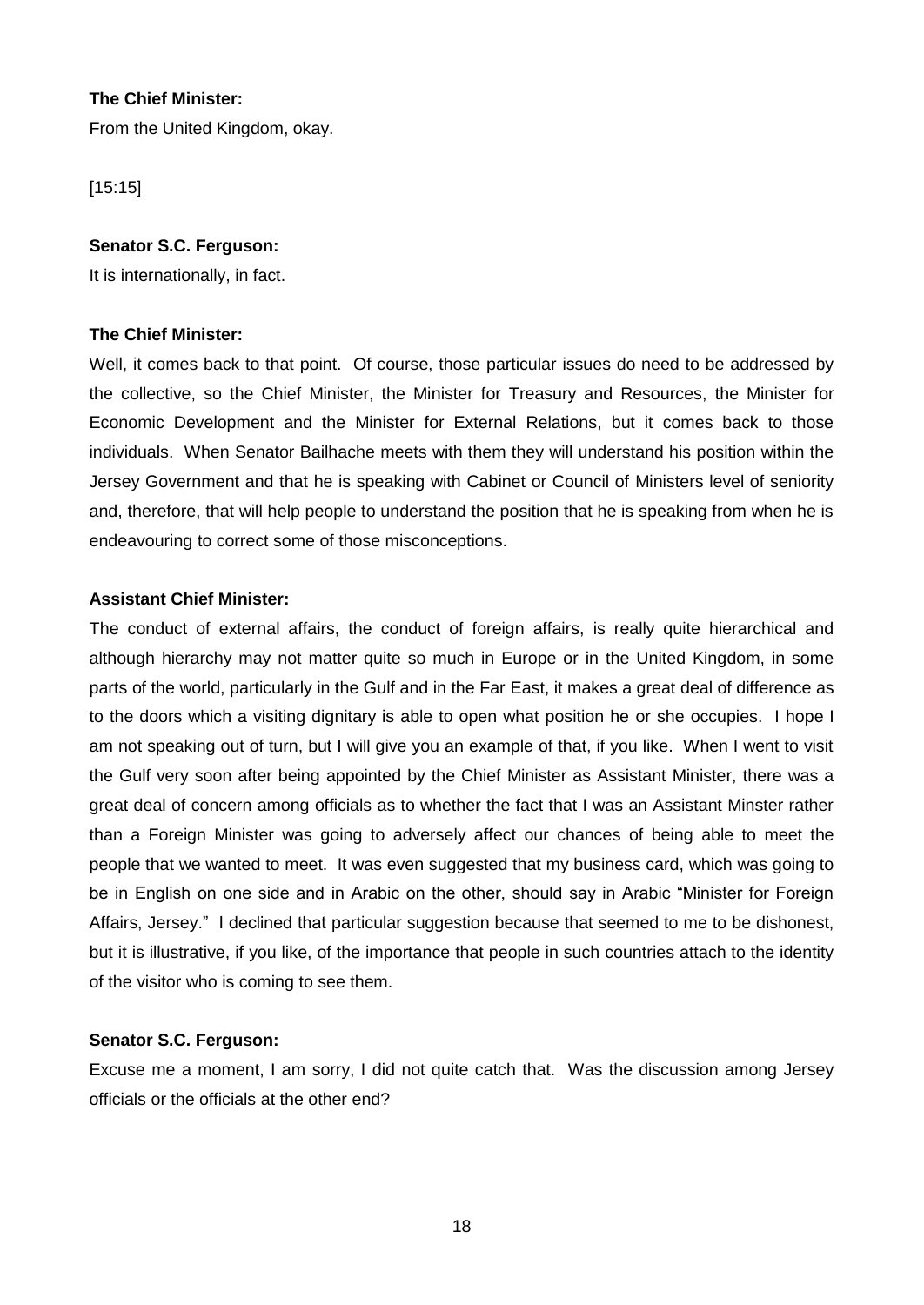### **Assistant Chief Minister:**

Among Jersey officials and officials representing us in the Gulf countries. I do not want to go any further than that.

### **Senator S.C. Ferguson:**

Okay. No, I just was not quite sure whether it was the other end saying: "Who is this fellow? Go away."

### **Assistant Chief Minister:**

No, no.

### **Deputy S. Power:**

Chief Minister, in relation to the appointment of the Minister for External Relations, do you see any change in your workload? Do you think your workload will reduce, will it be the same, will it have any effect? How do you perceive this change in status or change in responsibility, I should say?

### **The Chief Minister:**

If you look at the regulations, you will see there are a number of changes there, particularly around international sanctions which come through O.E.C.D. (Organisation for Economic Co-operation and Development) and E.U., which land up on my desk for approval but are basically administrative. They will go with the new role, which cannot happen now. When it comes to involvement in policy direction and decision, when it comes to needing to make international trips, again I will still need to be involved for those very reasons that Senator Bailhache has just outlined. So last year we had a Minister for Treasury and Resources trip to the Gulf, Senator Bailhache went to the Gulf, and I am later this week going to the Gulf, because it is a hierarchical structure. Going to China later, early summer; again, we will do that together.

### **The Deputy of St. Ouen:**

I suppose the question is then what risk is there that a new ministerial post is simply being created to meet the needs of our relationship with a few jurisdictions which actually we cannot ultimately necessarily speak to on our own behalf in certain circumstances because of our links still with the U.K.?

### **The Chief Minister:**

I think we speak on our behalf very loudly and very clearly and that is right for us to do so. But be in no doubt, your first question, although you phrased it in terms of a few jurisdictions, it puts us in line with the international accepted standard of government representation and that is important.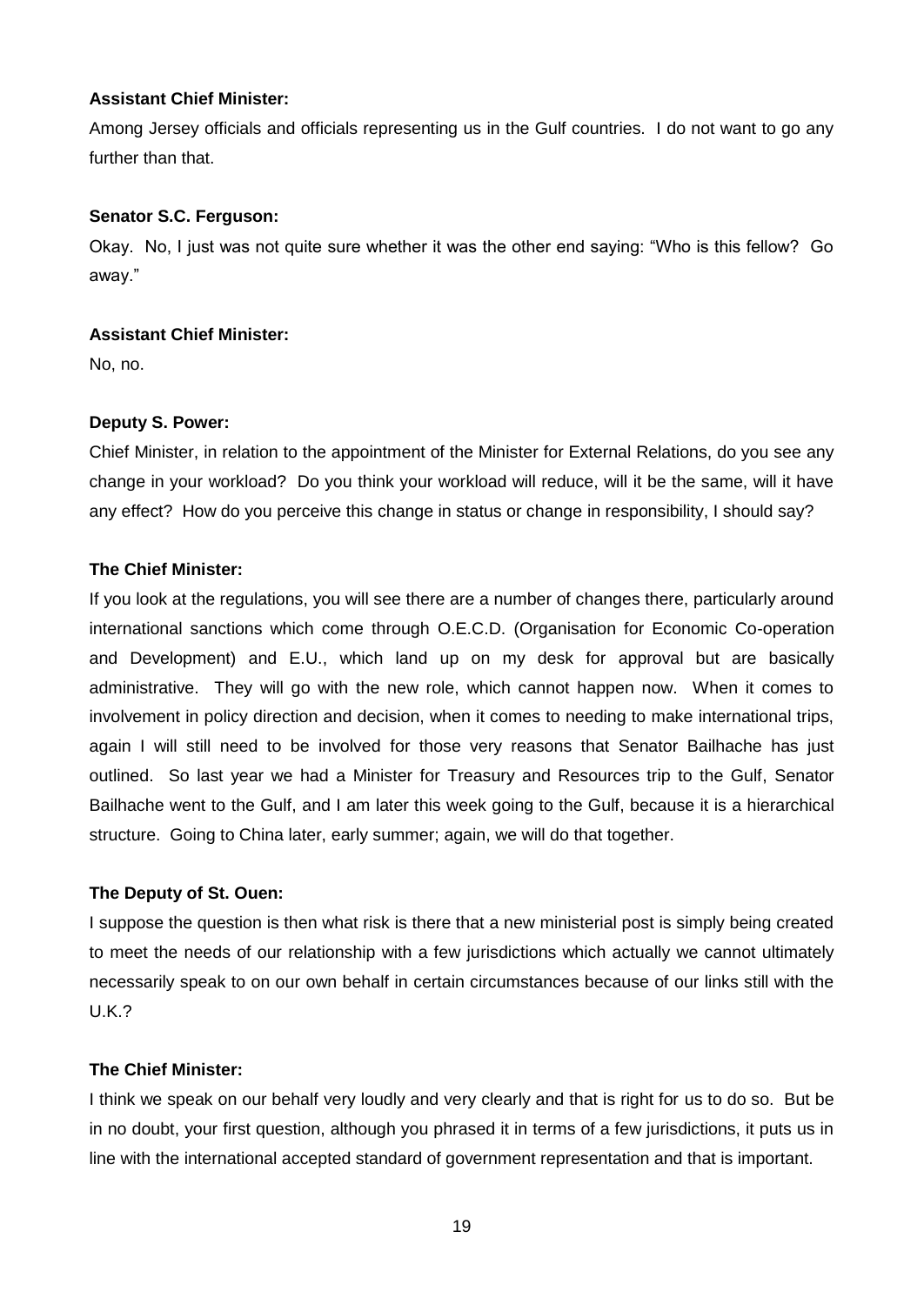### **Deputy S. Power:**

Is the title important then as distinct from being an Assistant Chief Minister with responsibility for foreign relations or external relations, or being Deputy Chief Minister like the relationship between Tony Blair and John Prescott where there was a Prime Minister and a Deputy?

### **Senator S.C. Ferguson:**

That is an unkind comparison. **[Laughter]**

### **Deputy S. Power:**

I was talking about titles.

### **The Chief Minister:**

I do not know which of us ought to be most insulted at the comparison. **[Laughter]**

#### **Deputy S. Power:**

Perhaps I should desist from this line of questioning, but in terms of titles, how important is the title, to get the title right: Deputy Chief Minister as distinct from a Minister? That is important in certain parts of the world I take it and it is not so important in other places?

### **The Chief Minister:**

That is exactly right. It is important.

### **Deputy S. Power:**

What is important in U.A.E. (United Arab Emirates) or important in Saudi or important in perhaps another place is not so defined in Germany or the United States?

#### **The Chief Minister:**

I think it is very important and although it may not be quite so important in Europe because European societies are not so hierarchical, it is still important. But bear in mind the international economic global trends. Where is wealth moving? Which jurisdictions are becoming more and more important in the world? They are those which are more hierarchical and with which Jersey knows it has to engage positively with more than it has done in the past. We have a strong relationship with the Gulf, but we need to continue building on it.

### **Deputy S. Power:**

So the title of Minister is important in some jurisdictions as is the title of Senator, for instance, in the United States? **[Laughter]**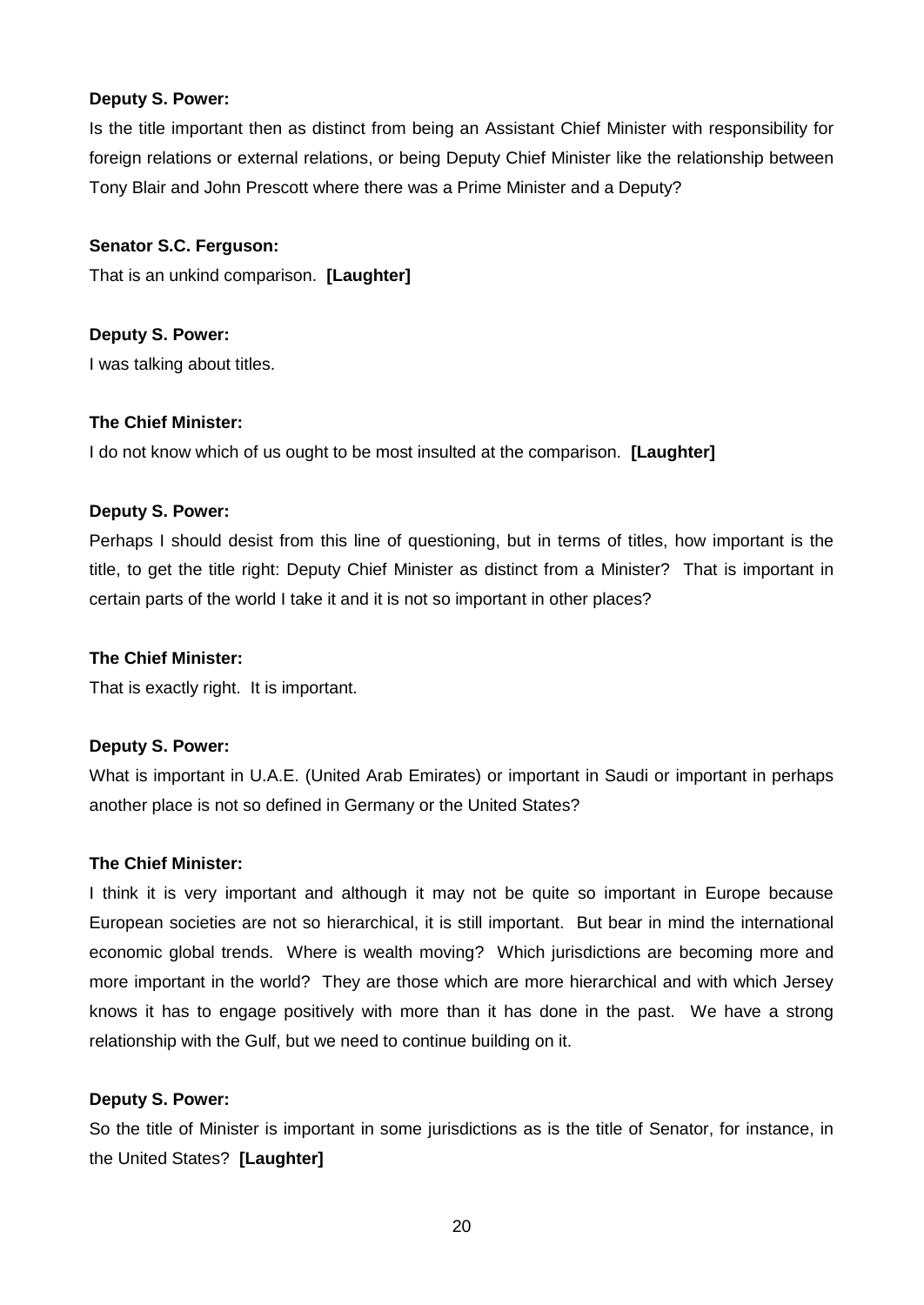#### **The Chief Minister:**

That is a rather nice try, Deputy, but I am not going to get drawn into that. **[Laughter]**

#### **Assistant Chief Minister:**

I think I would like just to add, in case one gets too much of the wrong impression, that it is not just a question of a title. It is also a question of being seen, and this applies as much in Europe as it does to other parts of the world. Being seen that Jersey is attaching a greater importance than it did in the past to the conduct of foreign relations, and that is important with Germany and with France and with other European countries as well. If we take ourselves seriously in wanting to project our international identity for the benefit of the Island, then we have to be seen to be taking foreign affairs seriously.

#### **Deputy S. Power:**

That last question was actually asked in a light-hearted way and I think the Chief Minister answered it properly. Chairman, I am going to pass over to you now.

#### **The Deputy of St. Ouen:**

Can I ask just one question with regard to the role and the importance of the correct hierarchical representation that you continue to talk about? What conclusion should we draw from the fact that when individuals visit the Island generally they are of ambassador status and not above that particular position?

#### **Assistant Chief Minister:**

I am sorry, Deputy, I am not sure that I understand that question.

#### **The Deputy of St. Ouen:**

Well, I am aware that we welcome regularly many ambassadors from around the world representing different countries. We do not necessarily welcome many top officials from their respective governments, although we are suggesting that in our case we need to do something slightly different to what we seem to be seeing happening when people visit our Island. I suppose I am just asking what conclusions could be drawn, if any, from that sort of situation. Is it the case that perhaps other jurisdictions are not placing the importance that we do on external relations and the arrangements and agreements that we are seeking to achieve?

### **Assistant Chief Minister:**

I do not think that one can draw any distinction like that. If one looks at the United Kingdom as an example, because that is much closer to us and we have a better idea of what Ministers in the U.K. do, one quite frequently sees the Prime Minister and the Foreign Minister going abroad on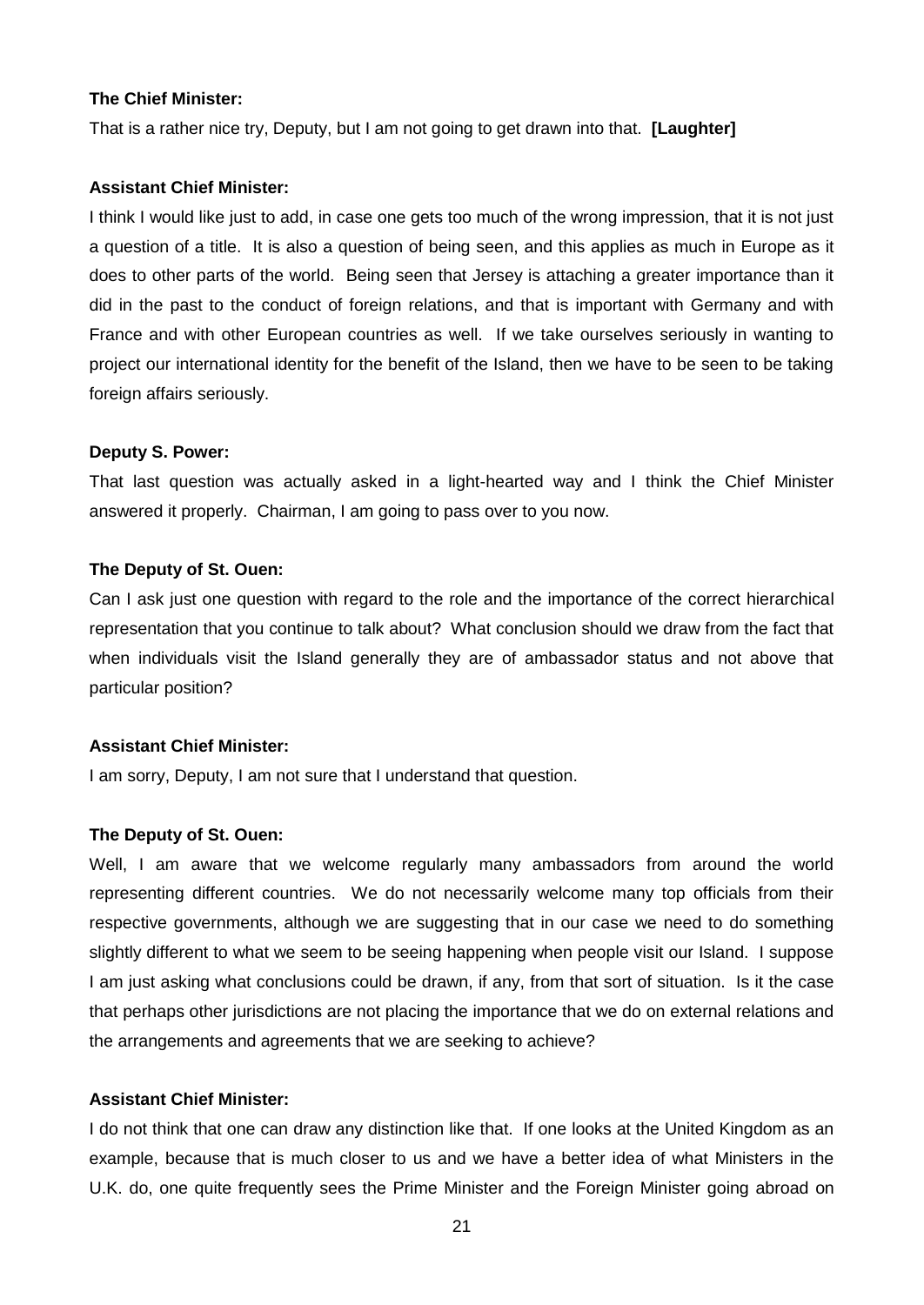trips in order to drum up support for British industry and accompanied by numbers of businessmen. The last one that comes to mind is the trip that Mr. Cameron and I think the Foreign Secretary took to India in order to improve the opportunities for British business in India. The fact that we do not get many Ministers coming to Jersey, apart from United Kingdom Ministers, I do not think is significant because the representative of a foreign country outside that country is the ambassador to the Court of St. James and we fall within the ambit of the United Kingdom for constitutional purposes and, therefore, it is right that the ambassador for that country, who is the highest representative, if you like, of that country in the United Kingdom, should pay us a visit.

### **Senator S.C. Ferguson:**

So we cannot expect to see higher officials of foreign governments like a Minister for Foreign Affairs or the Prime Minister or the Chancellor or whatever coming over here at all?

#### **Assistant Chief Minister:**

I think it depends. We have occasionally had visits from heads of state. The President of Nigeria paid us a visit; the President of Rwanda paid us a visit, on each occasion for very particular reasons. We have had senior Senators from the French Finance Commission coming to Jersey to talk about their particular concerns and their particular wishes to understand what Jersey is doing in the context of financial services. I would not rule it out that we might get Ministers from Germany coming to pay us a visit, but primarily it is going to be the diplomatic representative.

#### **Senator S.C. Ferguson:**

Right. One last question: the proposals have been described as being cost neutral. However, external relations have also been described as a growth area. How likely is it that further resources will be required in due course? Or are we just going to deduct it from your budget, Chief Minister?

#### **The Chief Minister:**

As you know, the Medium-Term Financial Plan put in place monies for the international section of the department and it is proposed that they will work within those budgets as agreed by the States. Any Minister after that who is seeking to ask for growth monies, although I am sure that that would not be the current Assistant Minister, will have to make a very, very strong case indeed.

#### **Senator S.C. Ferguson:**

Yes, because it is only a couple of years since I think it was just the Assistant Minister and the Director and another in the department, and it has trebled, I think, since then.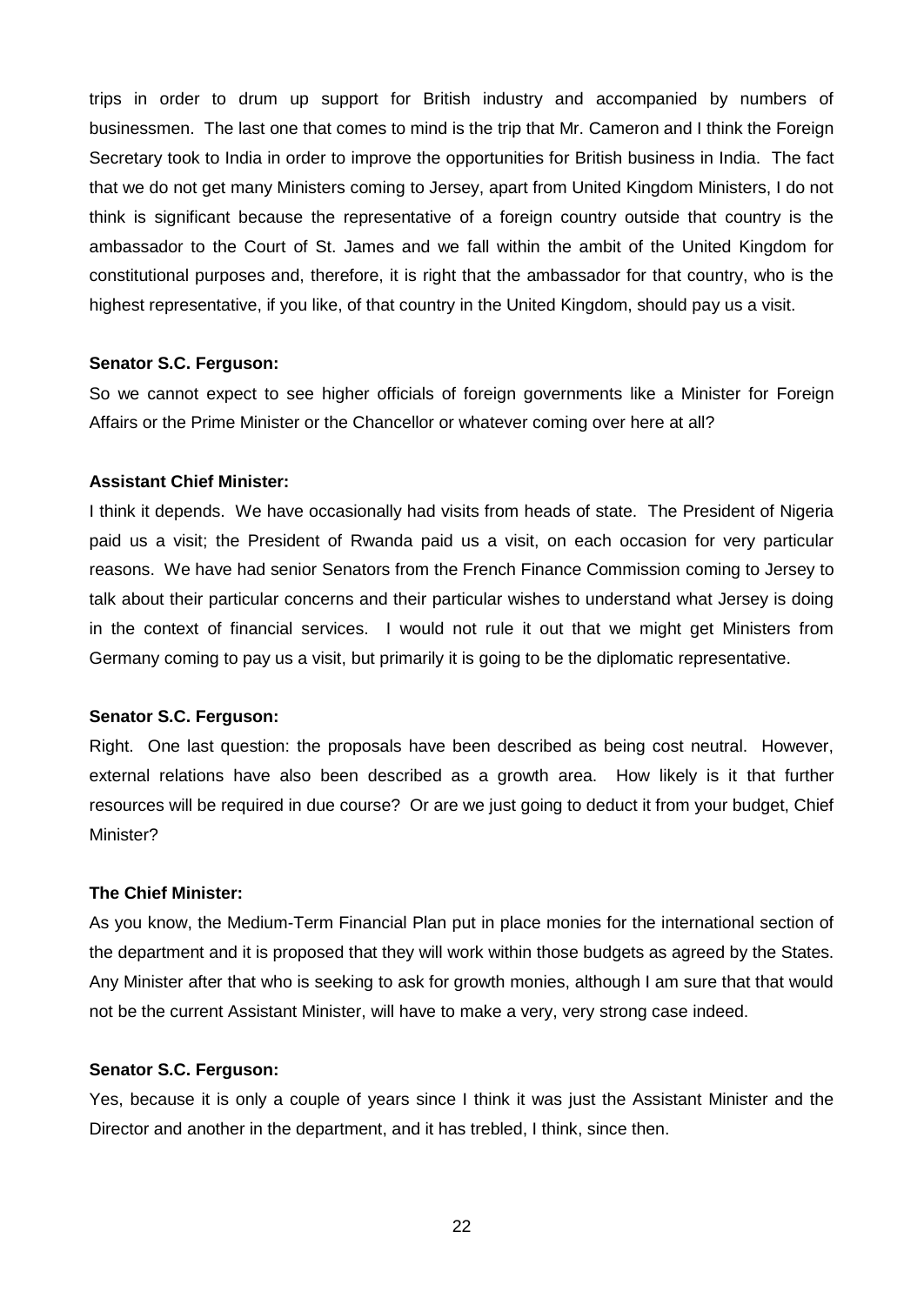### **Director of International Affairs:**

Not quite. The big change was proposed by Frank Walker, almost one of his last acts I think when he was Chief Minister, and was introduced in the Annual Business Plan 2009. The resources have stayed more or less at the same level since the Business Plan 2009 until the Medium-Term Financial Plan, which then agrees an increase primarily for the London office.

### **The Deputy of St. Ouen:**

I think the Chief Minister when he first spoke said that he was quite happy to provide us with further detail, especially around resources. It would be useful to get a clear picture of not only the development of this foreign relations department that is currently sitting within the Chief Minister's Department, but actually forecast spends - I do not know whether the information can be drawn out of a Medium-Term Financial Plan - and perhaps in addition some indication of what expectation with regards resources would be required in the next 16, 17 and 18 phases. Because I am sure that if we are increasing the priority, raising the profile of external relations, we must have a very clear idea about the sort of areas that we would like to develop given that we can have and create this ministerial position.

### **Senator S.C. Ferguson:**

For instance, just as a sort of P.S. (postscript) to that, will we be looking at things like a New York or Washington representative office now that we have a London and Brussels one?

[15:30]

**The Chief Minister:** Be in no doubt ...

**Senator S.C. Ferguson:** Can I apply? **[Laughter]**

### **The Chief Minister:**

... that the United Kingdom ...

### **Director of International Affairs:**

... the Chairwoman's bottom line here ... **[Laughter]**

### **The Chief Minister:**

Exactly, and never quite so openly ... **[Laughter]**. Be in no doubt that our relationship with the United Kingdom is our most important political and economic relationship, and I believe that by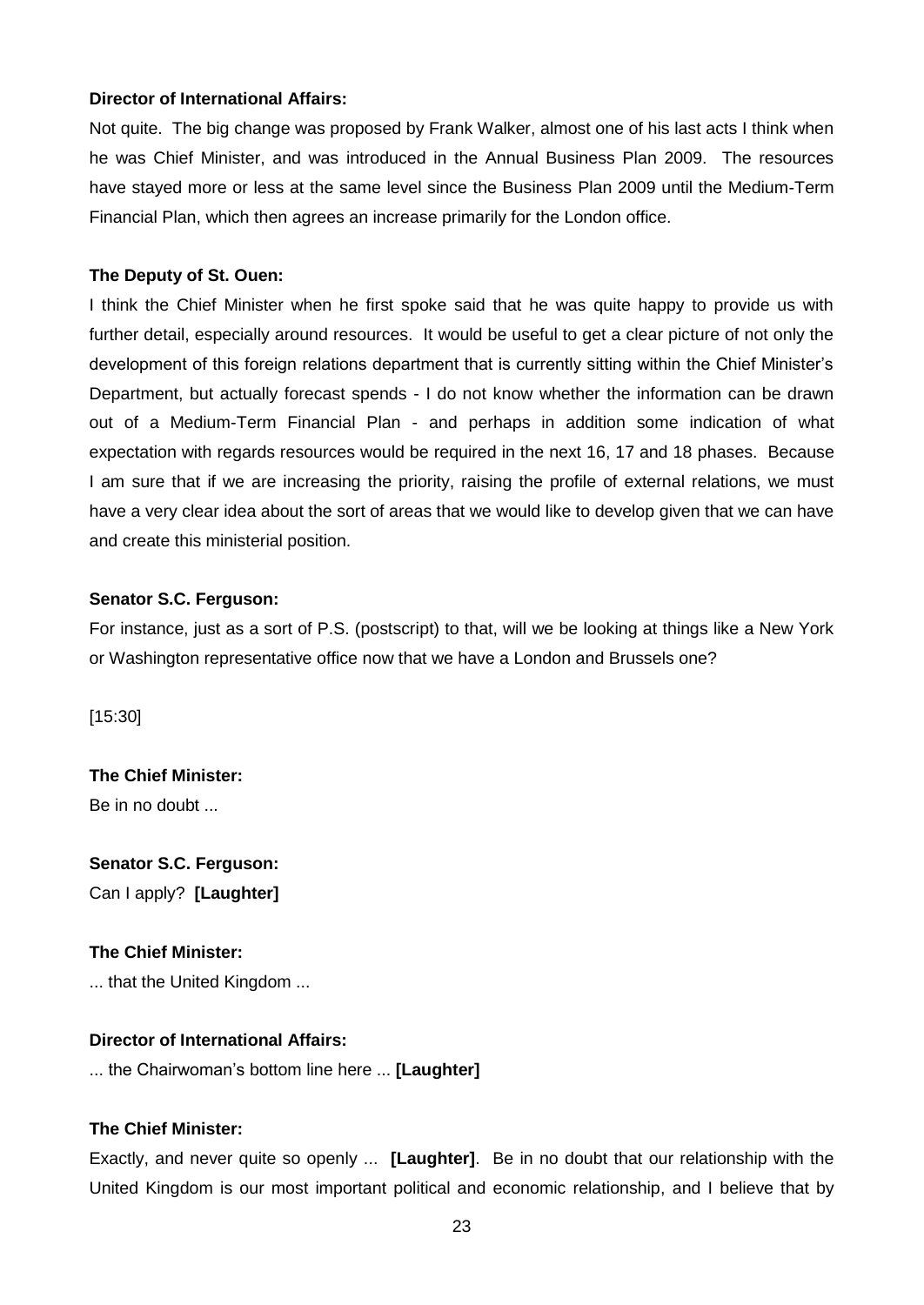opening a London office we are just correcting once again an area that we should have been operating in previously. That does not mean to say we have plans to open offices around the world. We are putting right a situation that should not have been in my opinion because we are going to have to continue to work at that relationship. It comes back to some of your points right at the start about building good relationships and how important that actually is. But to come back to the Deputy of St. Ouen's point, this proposal is cost neutral. The States have already agreed the spending envelope for the International Affairs Department, which I know you will be pleased to hear.

### **Senator S.C. Ferguson:**

Great, thank you very much indeed, and I hope you will give a few thoughts to winning battles as well as establishing good relations. **[Laughter]** There has been a lot about ...

### **The Chief Minister:**

We do, but we are diplomatic.

### **Senator S.C. Ferguson:**

Absolutely. Thank you very much indeed, Chief Minister, Assistant Chief Minister and Director.

### **The Deputy of St. Ouen:**

Do you want to close the meeting?

### **Senator S.C. Ferguson:**

I am just closing it, yes. Do you have another question?

### **The Deputy of St. Ouen:**

No, I am just saying you need to ...

### **Senator S.C. Ferguson:**

Well, I think when I am saying thank you ...

# **The Deputy of St. Ouen:**

Oh, okay.

### **Senator S.C. Ferguson:**

Do you mind? Where is my walking stick?